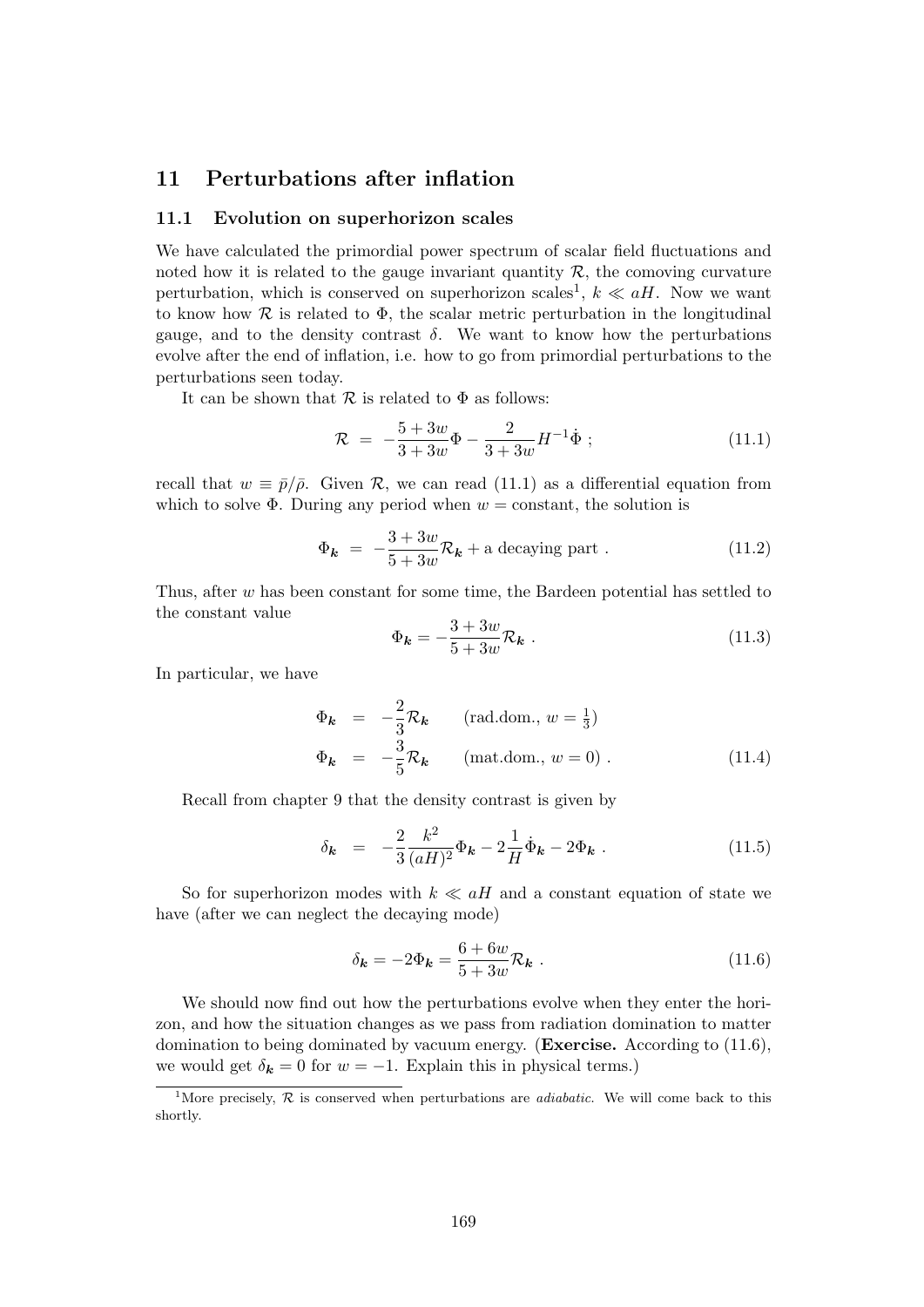# 11.2 Horizon entry

When the expansion of the universe decelerates, i.e. after inflation but before the recent period of accelerated expansion, scales are entering the horizon<sup>2</sup>. Short scales enter first, large scales enter later. The history of different scales after horizon entry, and thus their present perturbation amplitude, depends on the epoch during which they enter the horizon. Even if the primordial perturbations are scale-free, the perturbations seen today are not scale-free, because different scales have been processed differently. The wavelengths of the modes which enter during transitions between epochs are the special scales which characterise the present structure of the universe. Particularly important scales are the wavelength (or inverse wavenumber, if we are careful about factors of  $2\pi$ ) of modes that enter at the moment of matterradiation equality  $t_{\text{eq}}$ ,

$$
k_{\text{eq}}^{-1} = (a_{\text{eq}} H_{\text{eq}})^{-1} \approx 13.7 \omega_m^{-1} \text{ Mpc} , \qquad (11.7)
$$

and the inverse wavenumber of the mode that at the time  $t_{\text{dec}} \approx 380000$  yr of photon decoupling,

$$
k_{\text{dec}}^{-1} = (a_{\text{dec}} H_{\text{dec}})^{-1} \approx 90 \omega_m^{-1/2} \text{ Mpc} . \qquad (11.8)
$$

A conservative model-independent observational range is  $\omega_m = 0.12 \dots 0.16$  [1]. This gives  $k_{\text{eq}}^{-1} = 86...110 \text{ Mpc}$  and  $k_{\text{dec}}^{-1} = 220...260 \text{ Mpc}$ . For the  $\Lambda \text{CDM}$  model the Planck data, combined with other observations, gives  $\omega_m = 0.1417 \pm 0.00097$  [2], which corresponds to  $k_{\text{eq}}^{-1} \approx 95...98 \approx 100 \text{ Mpc}$  and  $k_{\text{dec}}^{-1} \approx 240 \text{ Mpc}$ . The smallest "cosmological" scale is that corresponding to a typical distance between galaxies, about 1 Mpc.<sup>3</sup> This scale entered during the radiation-dominated epoch, well after Big Bang nucleosynthesis.

The present Hubble length is

$$
k_0^{-1} = (a_0 H_0)^{-1} \approx 3000 h^{-1} \text{ Mpc} \approx 4000 \dots 5000 \text{ Mpc}
$$
 (11.9)

for values  $h = 0.6 \ldots 0.8$ , and the commonly accepted value  $h = 0.7$  gives  $(a_0 H_0)^{-1}$ 4300 Mpc. If the expansion is accelerating at the moment<sup>4</sup> this scale is actually  $ex$ iting now, and there are scales, somewhat larger than this, that have briefly entered, and then exited again in the recent past. Modes on the largest observable scales  $\sim k_0^{-1}$  have essentially remained at their primordial amplitude.

# 11.3 Composition of the real universe

In the ΛCDM model, the energy density of the universe has five relevant components:

 $2R$ ecall that what we call the horizon here is just the Hubble radius, not the particle horizon.

<sup>&</sup>lt;sup>3</sup>In the present universe, structure at smaller scales has undergone a non-linear process of galaxy formation, and it bears little relation to the primordial perturbations. However, observations of the high-redshift universe, especially so-called Lyman- $\alpha$  observations (absorption spectra of high-z quasars, which reveal distant gas clouds along the line of sight), can reveal these structures when they are closer to their primordial state. With such observations, the "cosmological" range of scales can be extended down to ∼ 0.1 Mpc. Other observables such as 21 cm radio emission from hydrogen spin flips can in principle take this down even further.

<sup>&</sup>lt;sup>4</sup>This is the case in the  $\Lambda$ CDM model, but there are also models where the acceleration has transitioned back into deceleration. Either possibility is allowed by observations, though present deceleration is increasingly constrained.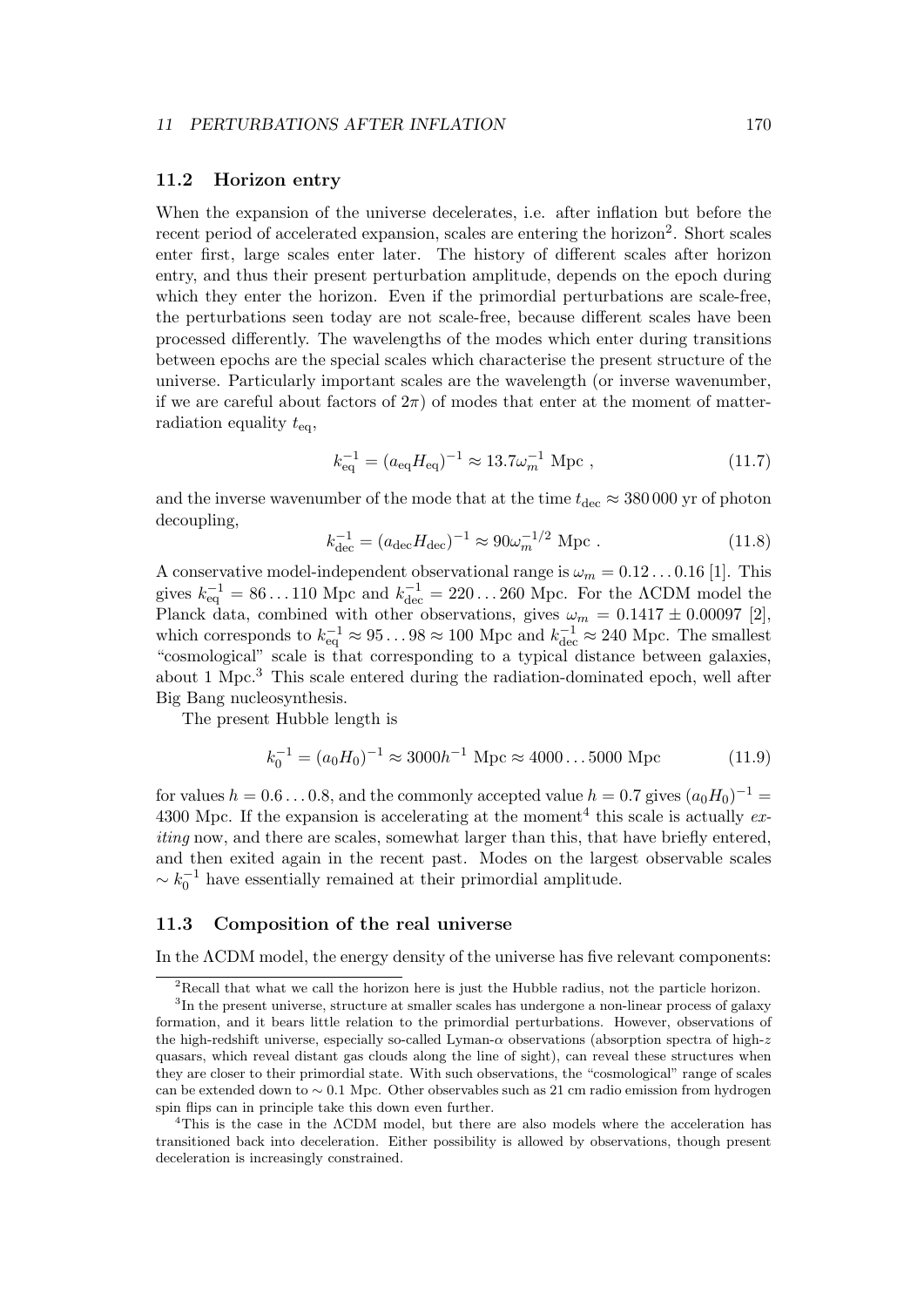- 1. cold dark matter (CDM)
- 2. baryonic matter
- 3. photons
- 4. neutrinos
- 5. vacuum energy .

The existence of baryons, photons and neutrinos is beyond reasonable doubt, the existence of dark matter is considered established by most cosmologists (however, warm dark matter remains a plausible alternative to cold dark matter) and the existence and nature dark energy is still a subject of debate. As in the first part of the course, we will stick with the ΛCDM model and only consider vacuum energy. We have

$$
\rho = \underbrace{\rho_c + \rho_b}_{\rho_m} + \underbrace{\rho_\gamma + \rho_\nu}_{\rho_r} + \rho_\Lambda \,, \tag{11.10}
$$

where we have grouped CDM (denoted with  $c$ ) and baryons together as matter, and photons and neutrinos as radiation. As we have discussed, neutrinos are actually non-relativistic today and so constitute matter. However, for simplicity we will neglect neutrino masses, as we have done before. (Because the contribution of the neutrinos to the total energy density, or the energy density of matter, is small when they become non-relativistic, this approximation is not too bad.)

Until the decoupling of photons and matter at  $t = t_{\text{dec}}$ , baryons and photons are tightly coupled, so for  $t < t_{\text{dec}}$  it is useful to treat them as a single component,

$$
\rho_{b\gamma} \equiv \rho_b + \rho_\gamma \tag{11.11}
$$

We treat the other components as non-interacting (except via gravity). The description of matter as an ideal fluid (i.e. one with a unique density and velocity at every point in space) applies to components whose particle mean free paths are smaller than the scales of interest, or for which only very low momentum modes are occupied (as is the case for CDM). After decoupling, photons free-stream, i.e. they move almost without scattering, and cannot be discussed as an ideal fluid. On the other hand, the density contrast in the photon component does not grow after decoupling, so we can neglect the effect of photon perturbations compared to perturbations in the matter after decoupling<sup>5</sup>. We make the same approximation for the neutrinos, treating them as an ideal fluid of radiation. If the dark energy is vacuum energy, it is perfectly smooth, with no perturbations. (In more complicated dark energy models, perturbations of dark energy are typically not important on small scales, but they may have an effect on large scales.)

# 11.4 Multifluid matter

Let us now discuss the general case when the matter consists of several components, which individually can be treated as ideal fluids and which interact with each other

 $5$ The CMB perturbations carry important information, and will be the focus of our attention in the next section. However, their influence on the evolution of the total density perturbation is small.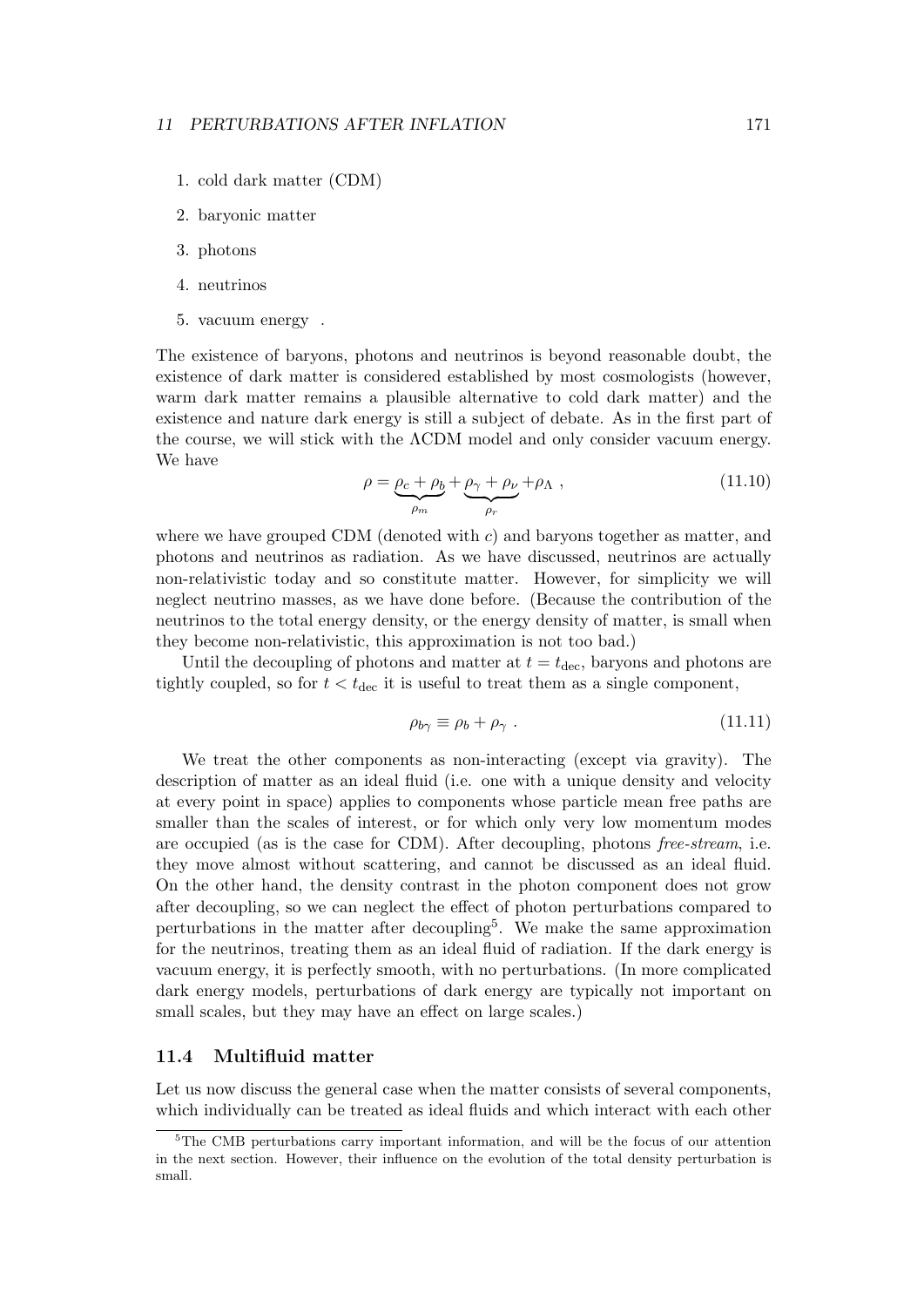only gravitationally. This means that each component sees only its own pressure, and the components can have different flow velocities. Labelling the components with the subscript  $i$ , we introduce separate density, pressure, and velocity perturbations for each one of them,

$$
\rho_i(t, \mathbf{x}) = \bar{\rho}_i(t) + \delta \rho_i(t, \mathbf{x}) \tag{11.12}
$$

$$
p_i(t, \mathbf{x}) = \bar{p}_i(t) + \delta p_i(t, \mathbf{x}) \qquad (11.13)
$$

$$
u_i^{\alpha}(t, \mathbf{x}) = \delta^{\alpha 0} + \delta u_i^{\alpha}(t, \mathbf{x}), \qquad (11.14)
$$

and the total quantities are

$$
\bar{\rho} = \sum_{i} \bar{\rho}_i , \quad \bar{p} = \sum_{i} \bar{p}_i
$$
\n(11.15)

$$
\delta \rho = \sum_{i} \delta \rho_i , \quad \delta p = \sum_{i} \delta p_i . \tag{11.16}
$$

The individual density contrasts are

$$
\delta_i \equiv \frac{\delta \rho_i}{\bar{\rho}_i} \,, \tag{11.17}
$$

and the total density contrast is

$$
\delta = \frac{\delta \rho}{\bar{\rho}} = \frac{\sum_{i} \delta \rho_i}{\sum_{j} \bar{\rho}_j} \,. \tag{11.18}
$$

Note that the total density contrast is not the sum of the individual density contrasts. Instead, the density contrasts are weighted by the mean densities,

$$
\delta = \sum_{i} \delta_i \frac{\bar{\rho}_i}{\bar{\rho}} \tag{11.19}
$$

# 11.5 Adiabatic and isocurvature perturbations

Before going to the evolution of the different components, let us discuss perturbations in the multifluid case. Suppose that the equation of state is barotropic

$$
p = p(\rho) \tag{11.20}
$$

i.e. the pressure is uniquely determined by the energy density. Then the perturbations  $\delta p$  and  $\delta \rho$  are necessarily related by the derivative  $dp/d\rho$  of the function  $p(\rho)$ ,

$$
p = \bar{p} + \delta p = \bar{p}(\bar{\rho}) + \frac{dp}{d\rho}(\bar{\rho})\delta\rho \quad \Rightarrow \quad \delta p = \frac{dp}{d\rho}\delta\rho.
$$

The time derivatives of the background quantities  $\bar{p}$  and  $\bar{\rho}$  are related by the same derivative,

$$
\dot{\bar{p}} = \frac{d\bar{p}}{dt} = \frac{dp}{d\rho}(\bar{\rho})\frac{d\bar{\rho}}{dt} = \frac{dp}{d\rho}\dot{\bar{\rho}}.
$$

Assuming the derivative  $dp/d\rho$  is non-negative, its square root is the speed of sound

$$
c_s \equiv \sqrt{\frac{dp}{d\rho}} \; . \tag{11.21}
$$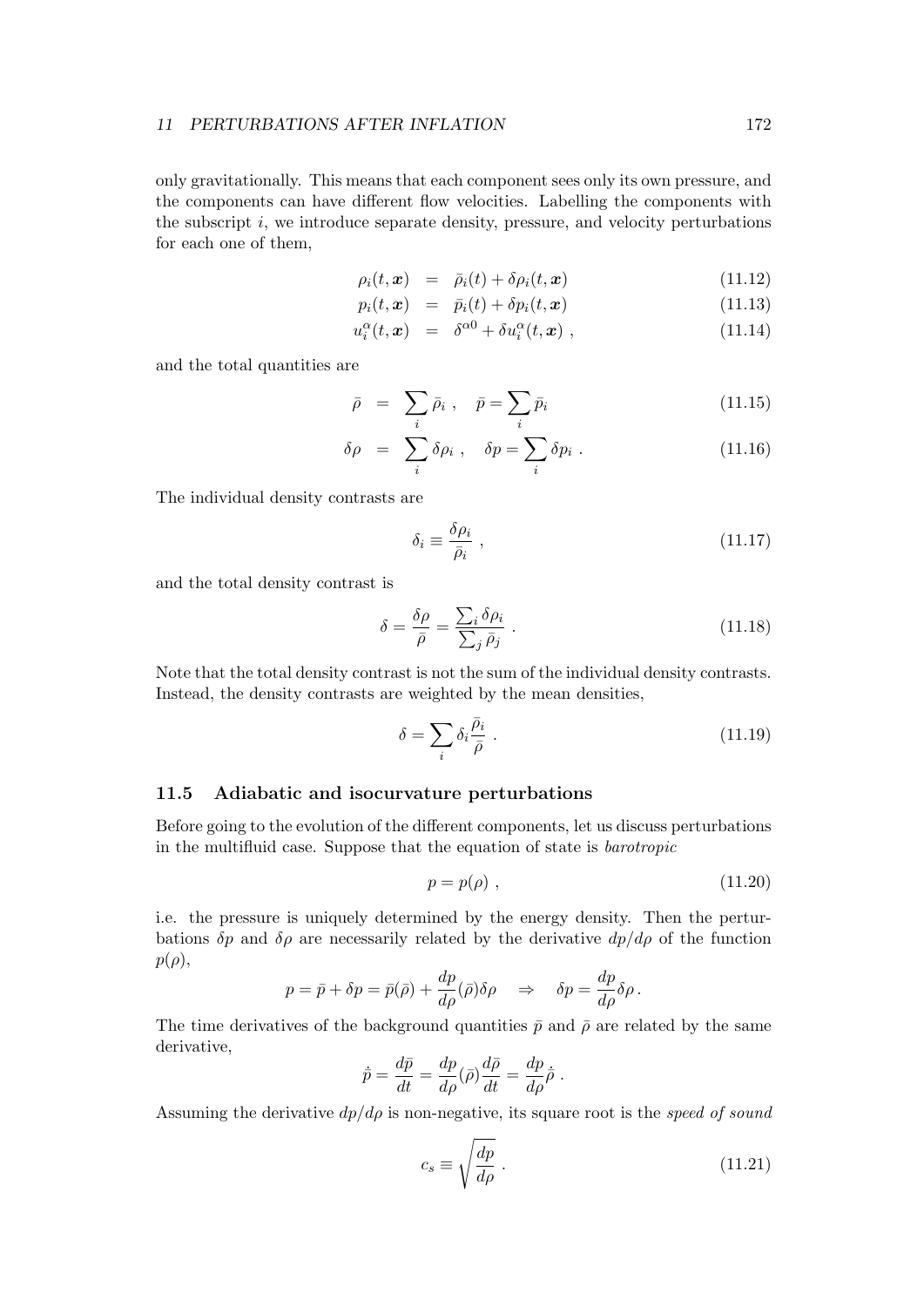We thus have, for barotropic equation of state, the relation

$$
v^2 \equiv \frac{\delta p}{\delta \rho} = \frac{\dot{\bar{p}}}{\dot{\bar{\rho}}} = c_s^2 \ .
$$

In general,  $p$  may depend on other variables besides  $\rho$ . The sound speed is then given by

$$
c_s^2 = \left(\frac{\partial p}{\partial \rho}\right)_S \tag{11.22}
$$

where the subscript  $S$  indicates that the derivative is taken so that the entropy of the fluid element is kept constant. Since the background universe expands adiabatically (meaning that there is no entropy production), we have

$$
\frac{\dot{\bar{p}}}{\dot{\bar{\rho}}} = \left(\frac{\partial p}{\partial \rho}\right)_{S} = c_s^2.
$$
\n(11.23)

Perturbations with the property

$$
\frac{\delta p}{\delta \rho} = \frac{\dot{\bar{p}}}{\dot{\bar{\rho}}} \tag{11.24}
$$

are called *adiabatic perturbations*. If  $p = p(\rho)$ , perturbations are necessarily adiabatic. In the general case, perturbations may or may not be adiabatic. If they are not, the perturbations can be divided into adiabatic perturbations and isocurvature perturbations. An adiabatic perturbation corresponds to a change in the total energy density, whereas isocurvature perturbations correspond to perturbations between the different components. For adiabatic perturbations we have

$$
\delta p = c_s^2 \delta \rho = \frac{\dot{\bar{p}}}{\dot{\bar{\rho}}} \delta \rho \ . \tag{11.25}
$$

Adiabatic perturbations are the simplest kind of perturbations. Single-field inflation produces adiabatic perturbations, since all scalar perturbations in all quantities are proportional to the scalar field perturbation  $\delta\varphi$ .

Adiabatic perturbations have the property that the local state of matter (determined here by the quantities p and  $\rho$ ) at some spacetime point  $(t, x)$  of the perturbed universe is the same as in the background universe at some slightly different time  $t + \delta t(t, x)$ , with a different time difference for different locations x. We can thus think of adiabatic perturbations in terms of some parts of the universe being "ahead" and others "behind" in the evolution, as visualised in figure 1.

For different components  $i$  and  $j$  we have

$$
\delta \rho_i(\boldsymbol{x}) = \dot{\bar{\rho}}_i \delta t(\boldsymbol{x}) \n\delta p_i(\boldsymbol{x}) = \dot{\bar{p}}_i \delta t(\boldsymbol{x})
$$
\n
$$
\Rightarrow \begin{cases}\n\frac{\delta p_i}{\delta \rho_i} = \frac{\dot{\bar{p}}_i}{\dot{\bar{\rho}}_i} \\
\frac{\delta \rho_i}{\delta \rho_j} = \frac{\dot{\bar{\rho}}_i}{\dot{\bar{\rho}}_j}\n\end{cases}
$$
\n(11.26)

If there is no energy transfer between the fluid components at the background level, the energy continuity equation is satisfied by each one separately,

$$
\dot{\bar{\rho}}_i = -3H(\bar{\rho}_i + \bar{p}_i) = -3H(1 + w_i)\bar{\rho}_i, \qquad (11.27)
$$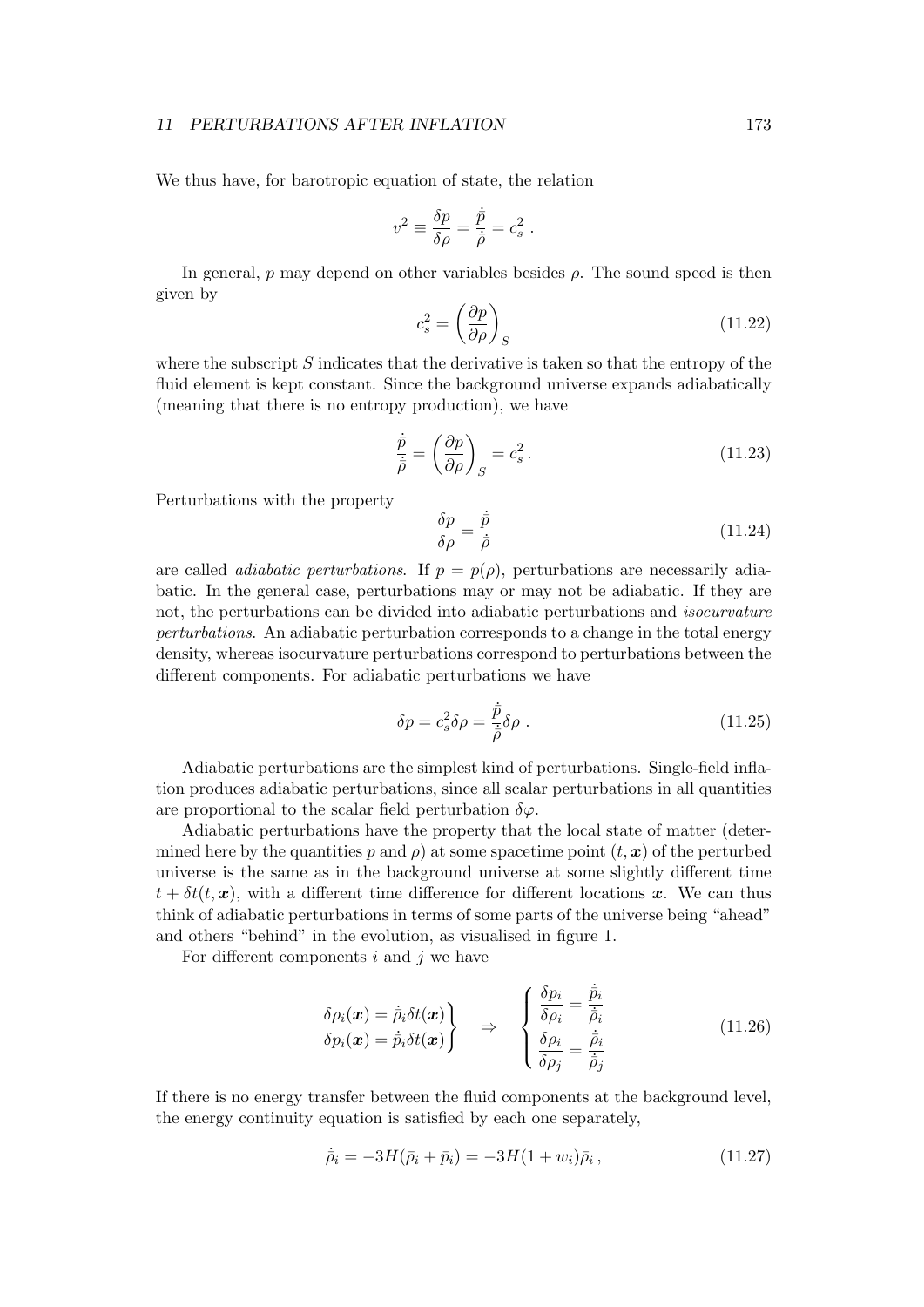Figure 1: For adiabatic perturbations, the conditions in the perturbed universe (right) at  $(t_1, x)$  equal conditions in the (homogeneous) background universe (left) at some time  $t_1 + \delta t(\mathbf{x})$ .

Thus for adiabatic perturbations we have

$$
\frac{\delta_i}{1+w_i} = \frac{\delta_j}{1+w_j} \,. \tag{11.28}
$$

For matter components  $w_i = 0$ , and for radiation components  $w_i = \frac{1}{3}$  $\frac{1}{3}$ . Thus, for adiabatic perturbations, all matter components have the same perturbation

$$
\delta_i = \delta_m \tag{11.29}
$$

and we likewise have for all radiation perturbations

$$
\delta_i = \delta_r = \frac{4}{3}\delta_m \tag{11.30}
$$

The isocurvature perturbation between two components is defined as

$$
S_{ij} \equiv -3H\left(\frac{\delta\rho_i}{\dot{\bar{\rho}}_i} - \frac{\delta\rho_j}{\dot{\bar{\rho}}_j}\right) = \frac{\delta_i}{1+w_i} - \frac{\delta_j}{1+w_j} \,,\tag{11.31}
$$

and it describes deviation from the adiabatic case.

Adiabatic perturbations remain adiabatic while they are outside the horizon and are frozen. However, adiabatic perturbations can (and in general do) evolve into isocurvature perturbations once they enter the horizon, because different components evolve differently. However, there can also be primordial isocurvature perturbations (in which case neither isocurvature nor adiabatic perturbations are conserved even on superhorizon scales). Present observational data is consistent with the primordial perturbations being purely adiabatic, and any isocurvature contribution is constrained to be at most a few  $\%$ , with the precise bound depending on the type of isocurvature perturbation [3].

# 11.5.1 Multifluid evolution

The background evolution is given by

$$
3H^2 = 8\pi G_N \bar{\rho} - 3\frac{K}{a^2}
$$
 (11.32)

$$
3\frac{a}{a} = -4\pi G_{\rm N}(\bar{\rho} + 3\bar{p})\tag{11.33}
$$

$$
0 = \dot{\bar{\rho}}_i + 3H(\bar{\rho}_i + \bar{p}_i) \tag{11.34}
$$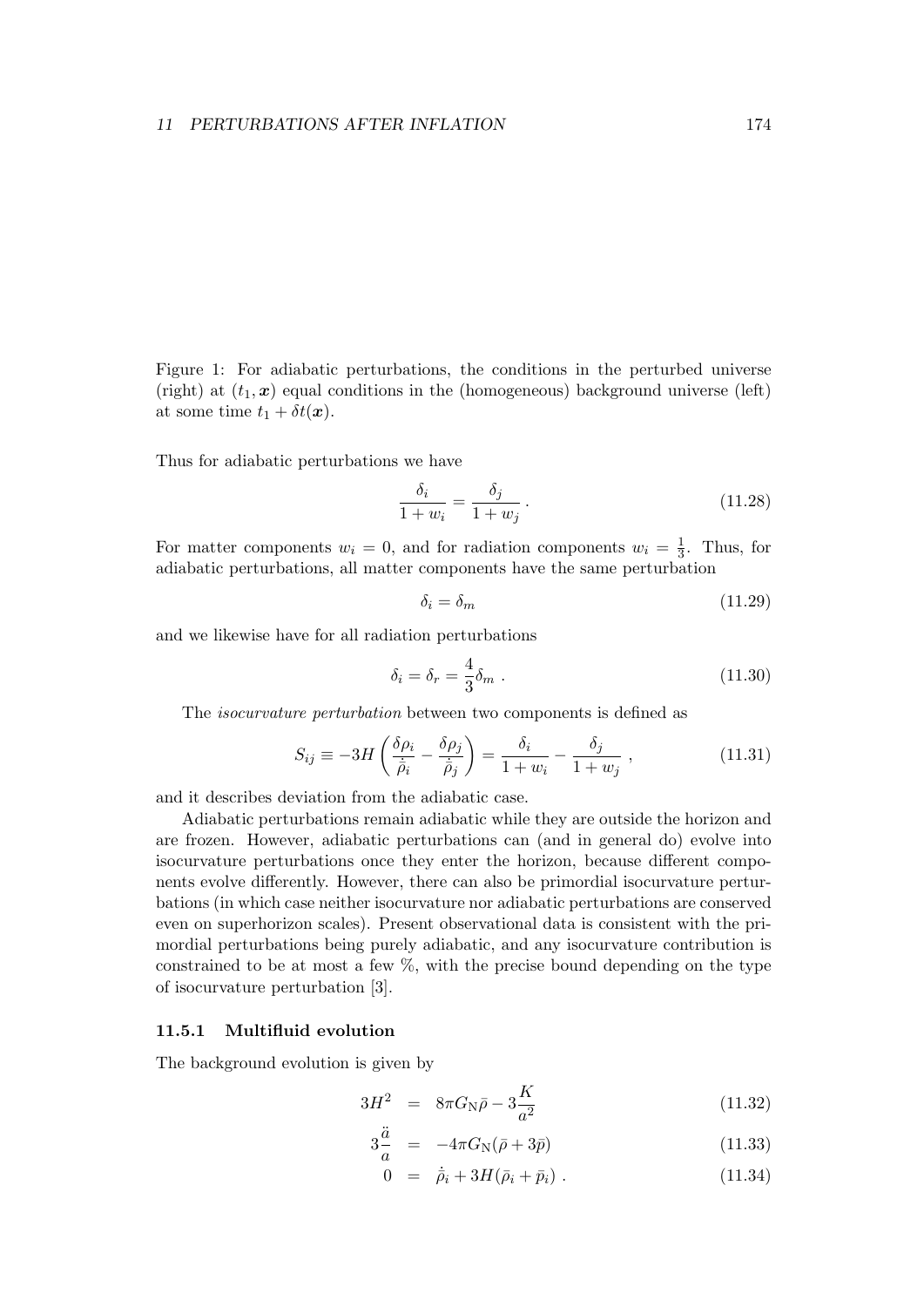If we had energy transfer between components, the left-hand side of (11.34) would be non-zero for the individual components (but still zero for the total energy density and pressure).

Just like the background expansion is sourced by the total energy density and pressure, the metric perturbations are sourced by the perturbations in the total energy density and pressure, so we have, from chapter 9,

$$
0 = \ddot{\Phi}_{\mathbf{k}} + H(4+3v^2)\dot{\Phi}_{\mathbf{k}} + v^2 \frac{k^2}{a^2} \Phi_{\mathbf{k}} + [2\dot{H} + (3+3v^2)H^2] \Phi_{\mathbf{k}} \quad (11.35)
$$

$$
\delta_{\mathbf{k}} = -\frac{2}{3} \frac{k^2}{(aH)^2} \Phi_{\mathbf{k}} - 2 \frac{1}{H} \dot{\Phi}_{\mathbf{k}} - 2 \Phi_{\mathbf{k}} , \qquad (11.36)
$$

where  $v^2 \equiv \delta p/\delta \rho$ . For adiabatic perturbations, we have  $v^2 = c_s^2$ .

# 11.6 The radiation-dominated era

After reheating (or, more accurately, preheating, the matter does not need to have a thermal distribution) the universe is dominated by radiation. As late as BBN, matter contributes only about a fraction of  $10^{-6}$  to the total energy density. So let us first see how the density perturbations evolve in the radiation-dominated universe. In this era, we have to good accuracy for the background energy density  $\rho \approx \rho_r \propto a^{-4}$ , and spatial curvature and vacuum energy are negligible. We therefore get from (11.32)  $a \propto t^{1/2}$ ,  $H = 1/(2t)$ . We assume that the perturbations are adiabatic, so we have from (11.30)  $\delta_m = \frac{3}{4}$  $\frac{3}{4}\delta_r$  on super-Hubble scales. As long as the growth of matter perturbations on sub-Hubble scales is not too strong (we discuss this below), we then have  $\delta \rho_r \gg \delta \rho_m$ , so  $\delta p/\delta \rho = \delta p_r/\delta \rho \approx \delta p_r/\delta \rho_r = 1/3$  and  $\delta \approx \delta_r$  (see (11.18)) to good accuracy. Hence  $v^2 = c_s^2 = \frac{1}{3}$  $\frac{1}{3}$ .

The general solution of (11.35) and (11.36) is then

$$
\Phi_{\mathbf{k}}(t) = [y \cos y - \sin y] a^{-3} A_{1\mathbf{k}} + [y \sin y + \cos y] a^{-3} A_{2\mathbf{k}} \qquad (11.37)
$$
  
\n
$$
\delta_{\mathbf{k}}(t) = 4 \left[ (y^2 - 1) \sin y + y \left( 1 - \frac{1}{2} y^2 \right) \cos y \right] a^{-3} A_{1\mathbf{k}}
$$
  
\n
$$
+ 4 \left[ (1 - y^2) \cos y + y \left( 1 - \frac{1}{2} y^2 \right) \sin y \right] a^{-3} A_{2\mathbf{k}}, \qquad (11.38)
$$

where the behaviour has been conveniently expressed in terms of the variable  $y \equiv$  $k/(\sqrt{3}aH) \propto a \propto t^{1/2}$ . There are two limiting regimes, perturbations much larger than the horizon  $(y \ll 1)$  and perturbations deep inside the horizon  $(y \gg 1)$ .

For  $y \ll 1$ , the mode proportional to  $A_{2k}$  in  $\Phi_{k}$  decays as  $a^{-3}$ , while the amplitude of the  $A_{1k}$  mode stays constant, and likewise for  $\delta_k$ . So, the non-decaying mode behaviour in the long-wavelength limit is

$$
\Phi_{\mathbf{k}}(t) = -\frac{1}{9\sqrt{3}} \left(\frac{k}{H_0}\right)^3 A_{1\mathbf{k}} = \text{constant}
$$
\n
$$
\delta_{\mathbf{k}}(t) = \frac{2}{9\sqrt{3}} \left(\frac{k}{H_0}\right)^3 A_{1\mathbf{k}} = \text{constant}.
$$
\n(11.39)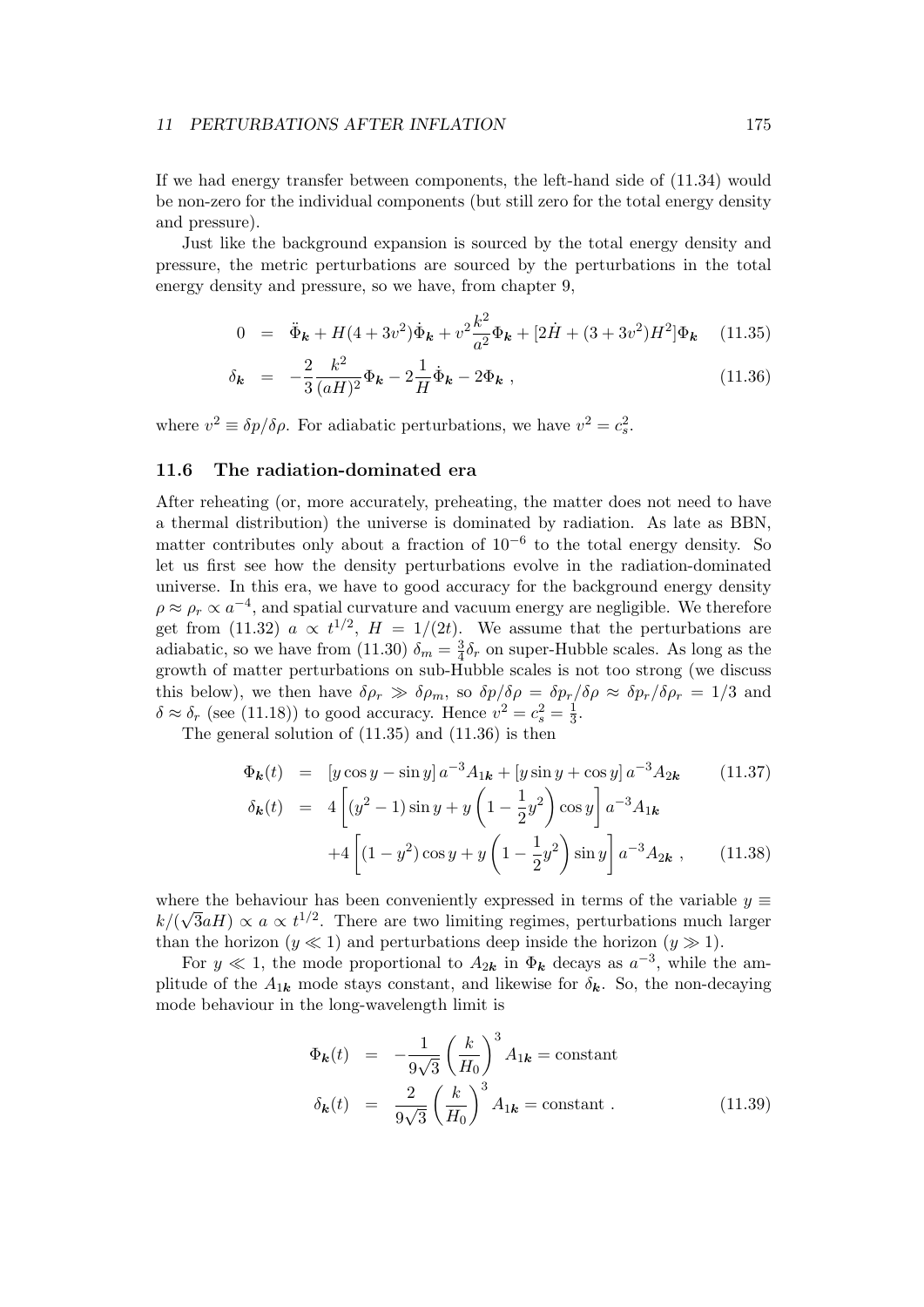On sub-horizon scales,  $y \gg 1$ , we have (again dropping the decaying mode)

$$
\Phi_{\mathbf{k}}(t) = \frac{1}{\sqrt{3}} \left(\frac{k}{H_0}\right) a^{-2} \cos y A_{1\mathbf{k}} \propto a^{-2} \cos y
$$
\n
$$
\delta_{\mathbf{k}}(t) = -\frac{2}{3\sqrt{3}} \left(\frac{k}{H_0}\right)^3 \cos y A_{1\mathbf{k}} \propto \cos y \ . \tag{11.40}
$$

So the gravitational potential decays, while the density perturbation oscillates around a constant amplitude.

Though the physical wavelength of the mode grows like  $\alpha$  a, the visual horizon stretches faster,  $H^{-1} \propto a^2$ . (Viewed in comoving terms, the wavelength stays constant, while  $aH \propto a^{-1}$  drops.) For superhorizon modes, the decaying mode becomes negligible, while the non-decaying mode remains constant. Once the wavelength of the mode becomes smaller than the horizon, the density contrast starts to oscillate, and the gravitational potential decays. In both cases, the perturbations remain small.

What about perturbations in the matter during the radiation-dominated era? Baryons are tightly coupled to radiation until  $z \approx 1100$ , so they have the same perturbations as the radiation fluid. (We will later come back to what happens when baryons and photons decouple; that occurs in the matter dominated era.) However, dark matter decouples from the thermal bath earlier than the baryons, since it interacts weakly. We assume here that dark matter is cold, so its pressure is negligible. After the decoupling of dark matter, its energy-momentum tensor is individually conserved. Since the dark matter contributes negligibly to the background and to the gravitational potential, we can take (11.37) as a given and see how the dark matter perturbation evolves in this gravitational potential. The derivation for the equations the dark matter density contrast is not complicated, but it requires a bit more general relativity than we have on this course, so we just give the result. For a general FRW background and general metric perturbation Φ, we have

$$
\ddot{\delta}_{c\mathbf{k}} + 2H\dot{\delta}_{c\mathbf{k}} = 3\ddot{\Phi}_{\mathbf{k}} + 6H\dot{\Phi}_{\mathbf{k}} - \frac{k^2}{a^2}\Phi_{\mathbf{k}} . \qquad (11.41)
$$

It is clear that the solution for superhorizon modes  $k \ll aH$  is  $\delta_{ck} = \text{constant}$ , given that  $\Phi_{\mathbf{k}} = \text{constant}$ . In the opposite limit  $k \gg aH$  we get, by inputting  $a \propto t^{1/2}$  and (11.40), the solution

$$
\delta_{c\mathbf{k}} = \tilde{A}_{1\mathbf{k}} + \tilde{A}_{2\mathbf{k}} \ln y \tag{11.42}
$$

where the coefficients  $\tilde{A}_{1k}$  and  $\tilde{A}_{2k}$  can be written in terms of  $A_{1k}$  and  $A_{2k}$ . (Exercise. Calculate  $\tilde{A}_{1k}$  and  $\tilde{A}_{2k}$  in terms of  $A_{1k}$  and  $A_{2k}$ .) (Recall that if we assume adiabatic initial conditions, we have  $\delta_m = \frac{3}{4}$  $\frac{3}{4}\delta_r \approx \delta$ .) So, in contrast to baryons, the density contrast of cold dark matter grows logarithmically during the radiation dominated era. The dark matter perturbations thus have a head start on perturbations in baryonic matter, which is tightly coupled to the photons.

# 11.7 The matter-dominated era

#### 11.7.1 CDM density perturbations

For cold dark matter, it is simple to determine how the perturbations evolve. In the matter-dominated era, we have  $\rho \approx \rho_m \propto a^{-3}$ , so we get (assuming negligible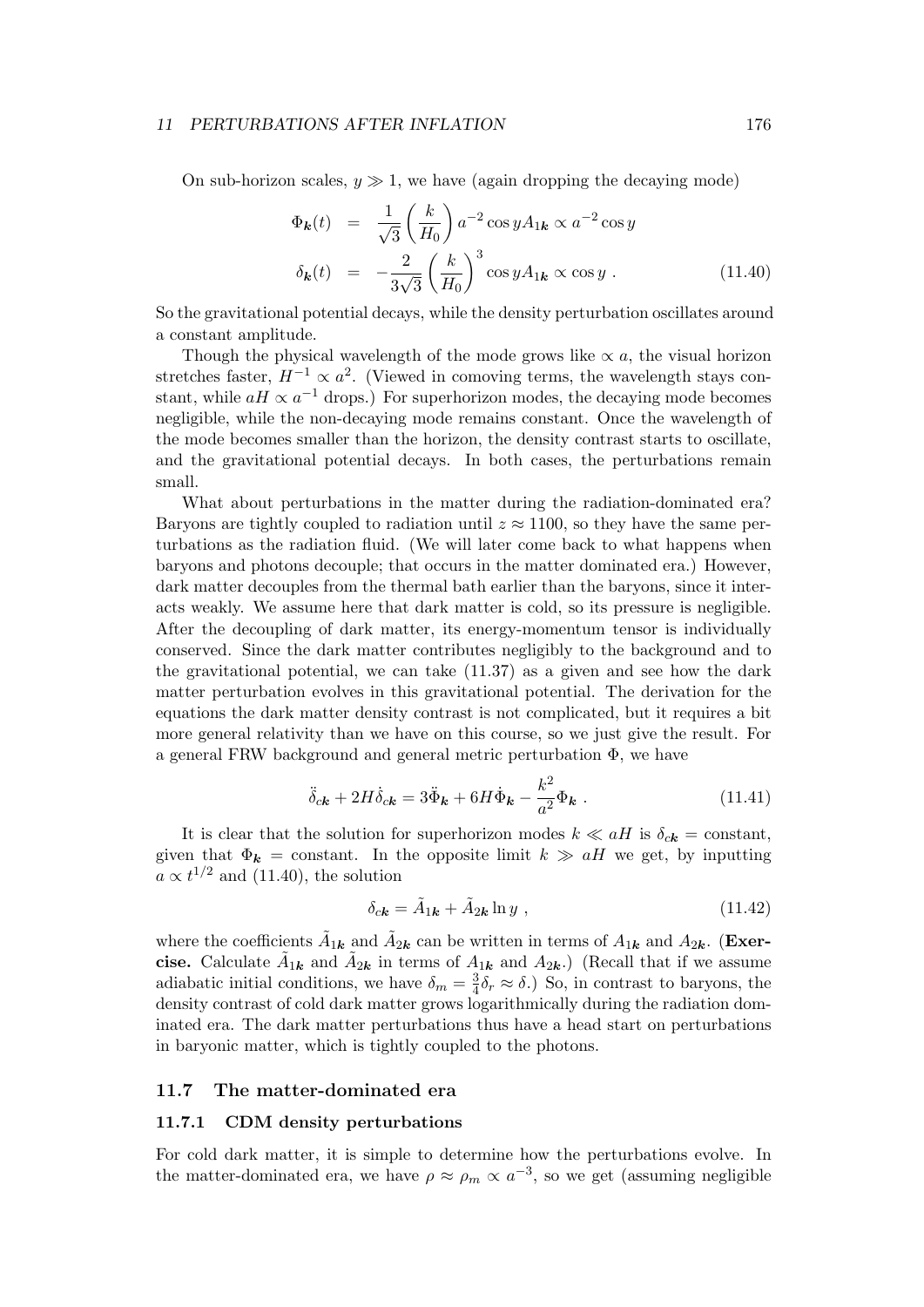spatial curvature)  $a \propto t^{2/3}$ ,  $H = 2/(3t)$ . Assuming that the initial radiation density contrast is not much larger than that of CDM, we can neglect perturbations in the radiation fluid in the matter-dominated era (as  $\delta \rho_r = \delta_r \bar{\rho}_r$ ). This is always true for adiabatic perturbations. We therefore have  $v^2 \approx c_s^2 \approx 0$ . The general solution of (11.35) and (11.36) is then

$$
\Phi_{\mathbf{k}}(t) = B_{1\mathbf{k}} + a^{-5/2} B_{2\mathbf{k}}
$$
\n
$$
\delta_{\mathbf{k}}(t) = -(2y^2 + 2)B_{1\mathbf{k}} - (2y^2 - 3)a^{-5/2} B_{2\mathbf{k}}, \qquad (11.43)
$$

where  $y \equiv k/($ √  $\overline{3}aH \propto a^{1/2} \propto t^{1/3}$ . Note that with  $c_s^2 = 0$ , the equation (11.35) for the gravitational potential contains no spatial derivatives, so there are no oscillating solutions. (This is physically obvious: with zero sound speed, there are no sound waves.) For superhorizon modes,  $k \ll aH$ , the behaviour is qualitatively the same as in the radiation-dominated era: the decaying mode becomes negligible, and the amplitude of the non-decaying mode remains constant, both for the gravitational potential and the density contrast. However, the short wavelength behaviour is quite different. The gravitational potential is constant, and the density contrast grows like  $(aH)^{-2} \propto a \propto t^{2/3}$ . It is also noteworthy that (neglecting the decaying mode), the metric perturbation during the matter-dominated era is constant on all scales, not just on super-Hubble wavelengths.

As the universe changes from radiation domination to being matter domination, the coefficient  $B_{1k}$  is determined in terms of the radiation era coefficient  $A_{1k}$  (more precisely, the full solution describes a smooth interpolation between the two eras).

#### 11.7.2 Baryon density perturbations

Falling into CDM potential wells. Although CDM is the dominant matter component in the universe, observations are of (light emitted by) baryonic matter. The main method to observe the density perturbations today is to study the distribution of galaxies. To compare the theory of structure formation to observations, it is crucial to know how perturbations in the baryonic component evolve. The issue is complicated by the coupling between baryons and photons.

Before decoupling, baryons evolve as part of the tightly coupled baryon-photon fluid. After decoupling, they are an independent fluid, and the the evolution of the baryon density perturbation is driven by the gravitational effect by the total matter density contrast, which includes both baryons and CDM, and is dominated by the latter. On large scales, we can ignore the pressure of the baryonic component, and then  $\delta_b$  has the same evolution equation as  $\delta_c$ , namely (11.41). According to (11.31), the baryon-CDM isocurvature perturbation is then

$$
S_{cb} = \delta_c - \delta_b \tag{11.44}
$$

and it expresses how perturbations in the two components deviate from each other. For both  $\delta_c$  and  $\delta_b$ , the right-hand side of (11.41) is the same, so subtracting the equations we get an equation for  $S_{cb}$ :

$$
\ddot{S}_{cb} + 2H\dot{S}_{cb} = 0 \tag{11.45}
$$

We assume that the primordial perturbations were adiabatic, so that we originally had  $\delta_b = \delta_c$ , i.e.  $S_{cb} = 0$  at horizon entry. For large scales, which enter the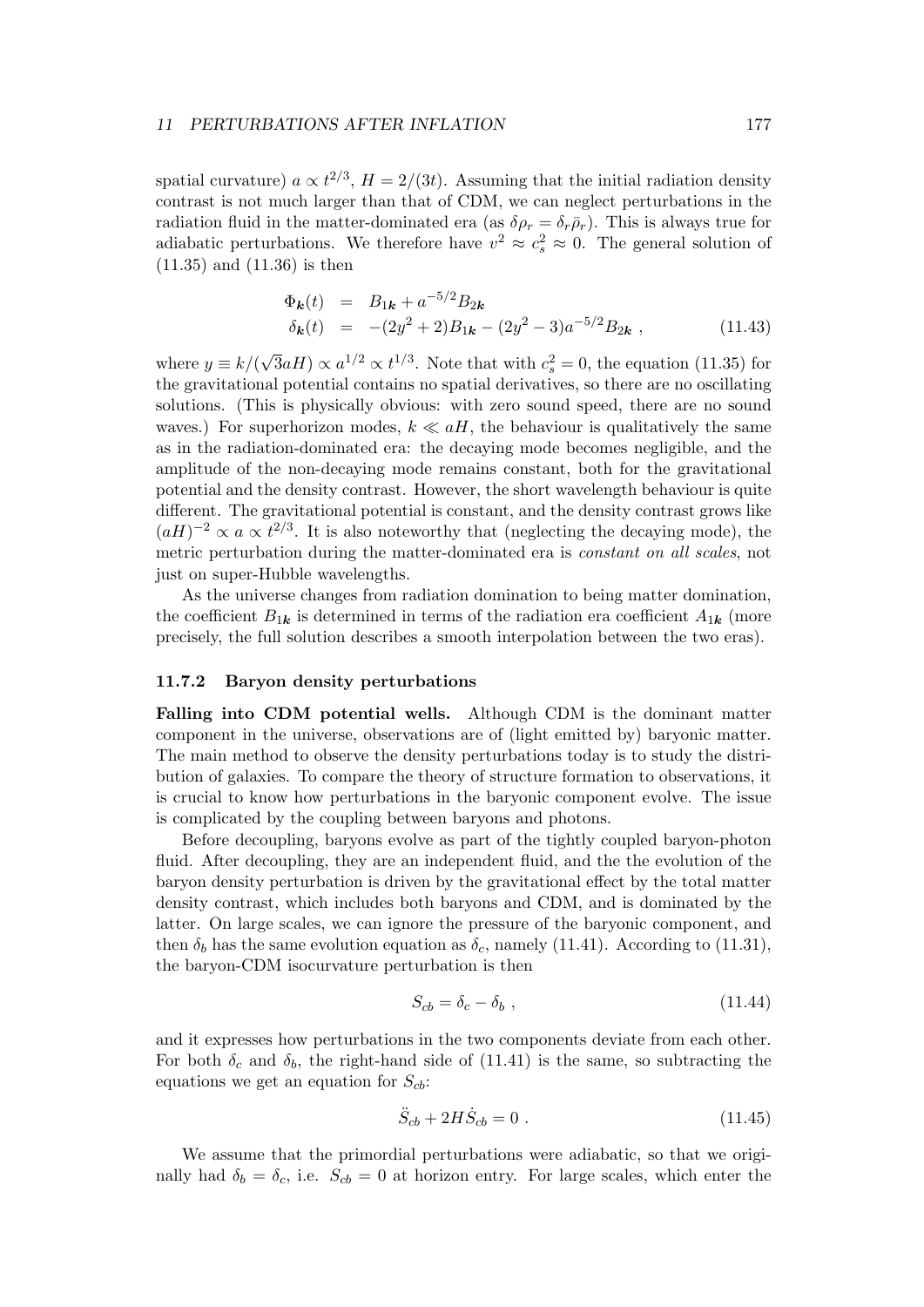Figure 2: Evolution of the CDM and baryon density perturbations after horizon entry (at  $t = t_k$ ). The figure is just schematic; the upper part is to be understood as having a ∼ logarithmic scale; the difference  $\delta_c - \delta_b$  stays roughly constant, but the fractional difference becomes negligible as both  $\delta_c$  and  $\delta_b$  grow by a large factor.

horizon after decoupling, a non-zero  $S_{cb}$  does not develop, so the evolution of the baryon perturbations is the same as CDM perturbations. (This is for linear scales: when perturbations become non-linear, baryons and CDM behave differently.)

But for scales which enter the horizon before decoupling, a non-zero  $S_{cb}$  develops, because baryon perturbations are coupled to photon perturbations, but CDM perturbations are not. After decoupling,  $\delta_c \gg \delta_b$ , since  $\delta_c$  grows, and  $\delta_b$  oscillates. During the matter-dominated epoch, the solution for  $S_{cb}$  is

$$
S_{cb} = A + Bt^{-1/3} \t{11.46}
$$

so if we drop the decaying mode, we have  $\delta_b = A + \delta_c$ . During matter domination,  $\Phi_{\mathbf{k}}$  is constant according to (11.43), and from (11.41) we find that the growing mode behaves like  $\delta_c \propto t^{2/3}$ . Thus the constant A (related to the initial density contrasts) quickly becomes irrelevant, and the baryon density contrast  $\delta_b$  grows to match the CDM density contrast  $\delta_c$  (see figure 2), and we eventually have  $\delta_b = \delta_c = \delta$  to high accuracy.

The baryon density perturbation begins to grow only after  $t_{\text{dec}}$ , because before decoupling the radiation pressure prevents growth. Without CDM, the density contrast would grow only as  $\delta_b \propto a \propto t^{2/3}$  after decoupling (during the matterdominated period, and the growth stops when the universe becomes dark energy dominated). Thus it would have grown at most by the factor  $a_0/a_{\text{dec}} = 1 + z_{\text{dec}} \approx$ 1090 after decoupling. In the anisotropy of the CMB we observe the baryon density perturbations at  $t = t_{\text{dec}}$ . They are too small (about  $10^{-5}$ ) for a growth factor of 1090 to give the present observed large scale structure<sup>6</sup>.

CDM solves this problem. CDM perturbations begin to grow earlier, logarithmically in a during the radiation-dominated era and linearly from  $t \sim t_{\text{eq}}$  onwards,

<sup>&</sup>lt;sup>6</sup>This assumes adiabatic primordial perturbations, since we see  $\delta_{\gamma}$ , not  $\delta_{b}$ . For a time, primordial baryon entropy perturbations  $S_{b\gamma} = \delta_b - \frac{3}{4}\delta_\gamma$  were considered a possible way out, but more accurate observations have ruled out this possibility.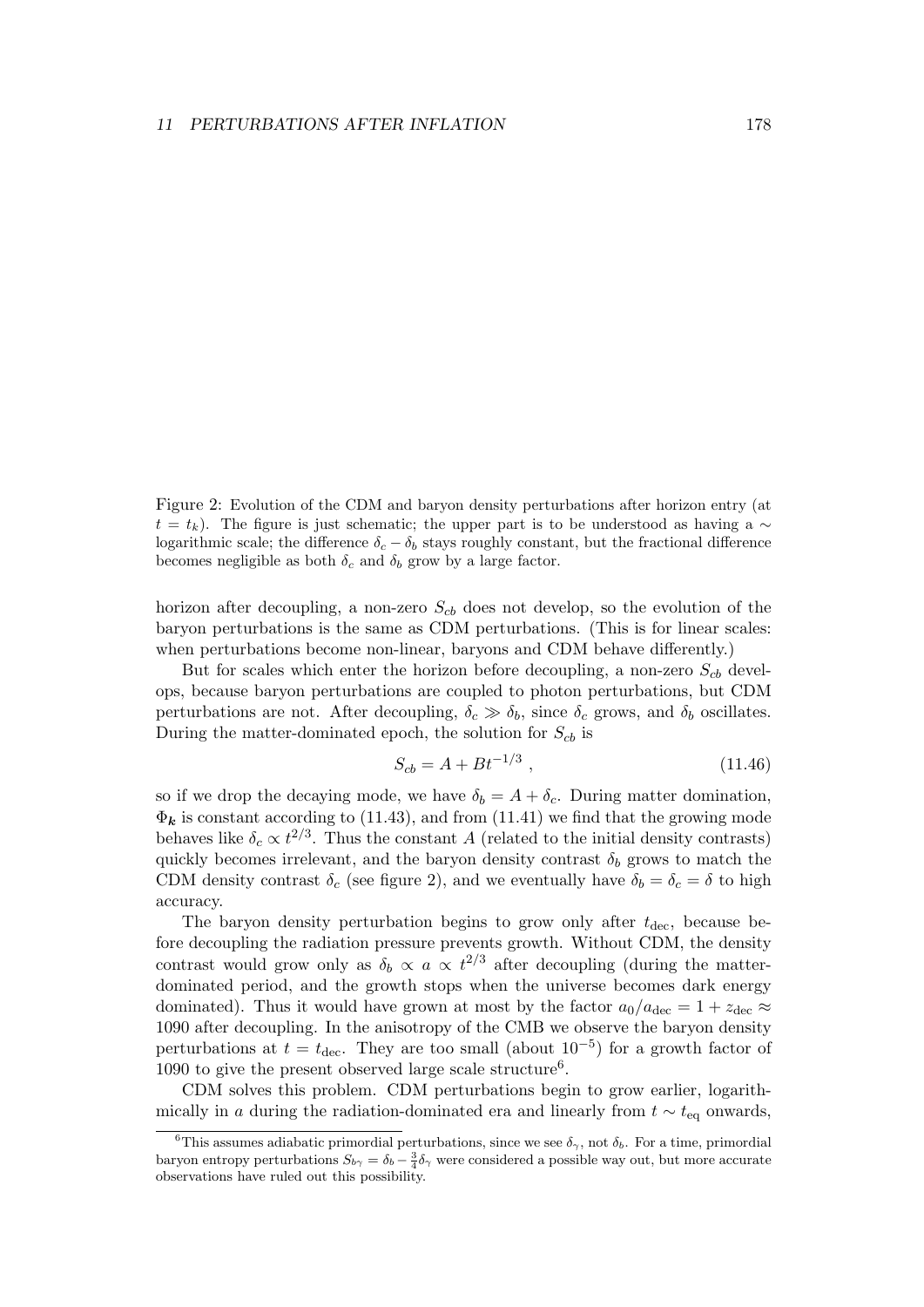and by  $t = t_{\text{dec}}$  they are much larger than baryon perturbations. After decoupling the baryons lose support from photon pressure and fall into the CDM gravitational potential wells, catching up with the CDM perturbations. This allows the small baryon perturbations at  $t = t_{\text{dec}}$  to grow by much more than the factor  $10^3$  until today. Thus, smallness of the CMB anisotropy is one of the strongest pieces of evidence for dark matter.

The above situation became clear in the 1980s when the upper limits to CMB anisotropy (which was finally discovered by COBE in 1992) became tighter and tighter. Today we have accurate measurements of the structure of the CMB anisotropy which are compared to detailed calculations that include CDM, and the argument is raised to a different level – instead of comparing just two numbers we now look at entire power spectra, as we will discuss in the next chapter.

The Jeans equation. Before decoupling, baryons see the photon pressure and their own pressure, while after decoupling, they just see their own pressure. Baryon pressure is much smaller than photon pressure, but it is important on small scales. At the background level, the baryon pressure can be taken to be zero  $\bar{p}_b = 0$ , but the perturbation is non-zero,  $\delta p_b \neq 0$ . After decoupling, baryonic matter is a gas of hydrogen and helium. If we ignore the formation of molecules in the gas and neglect the contribution of helium, so that the gas is monoatomic, we have

$$
v^2 = \frac{\delta p_b}{\delta \rho_b} \approx T_b \frac{\delta n_b}{\delta \rho_b} = \frac{T_b}{m_N} , \qquad (11.47)
$$

where we have taken into account that the temperature is very uniform, and  $m_N \approx$ 1 GeV is the nucleon mass. Note that in this case  $v^2 = c_s^2 = \partial p_b / \partial \rho_b$ . Down until z ∼ 100, residual free electrons maintain enough interaction between the baryon and photon components to keep  $T_b \approx T_\gamma$ . During this period, we thus have  $c_s^2 \approx$  $10^{-16}(1+z) \propto 1/a$ . After that the baryon temperature falls faster than the photon temperature,

$$
T_b \propto a^{-2}
$$
 whereas  $T_\gamma \propto a^{-1}$ 

(as shown in an exercise in chapter 4).

However, even a tiny pressure can be important on small scales. If we take the analogue of (11.41) for the baryonic component, which includes a tiny pressure contribution (we skip the derivation), we get the *Jeans equation*<sup>7</sup>, valid on sub-Hubble scales,

$$
\ddot{\delta}_{b\mathbf{k}} + 2H\dot{\delta}_{b\mathbf{k}} + \left(c_s^2 \frac{k^2}{a^2} - 4\pi G_N \bar{\rho}\right) \delta_{b\mathbf{k}} = 0. \qquad (11.48)
$$

We have assumed that the universe is spatially flat, so we can also can write this as

$$
\ddot{\delta}_{b\mathbf{k}} + 2H\dot{\delta}_{b\mathbf{k}} + \left(c_s^2 \frac{k^2}{a^2} - \frac{3}{2}H^2\right)\delta_{b\mathbf{k}} = 0.
$$
 (11.49)

We see that the small pressure term  $c_s^2$  is enhanced on small scales by the term  $k<sup>2</sup>$ . If take k to be sufficiently large, this term will dominate, no matter how small

<sup>7</sup>Often the Jeans equations are derived starting from the equations of Newtonian gravity, in which context they were originally presented.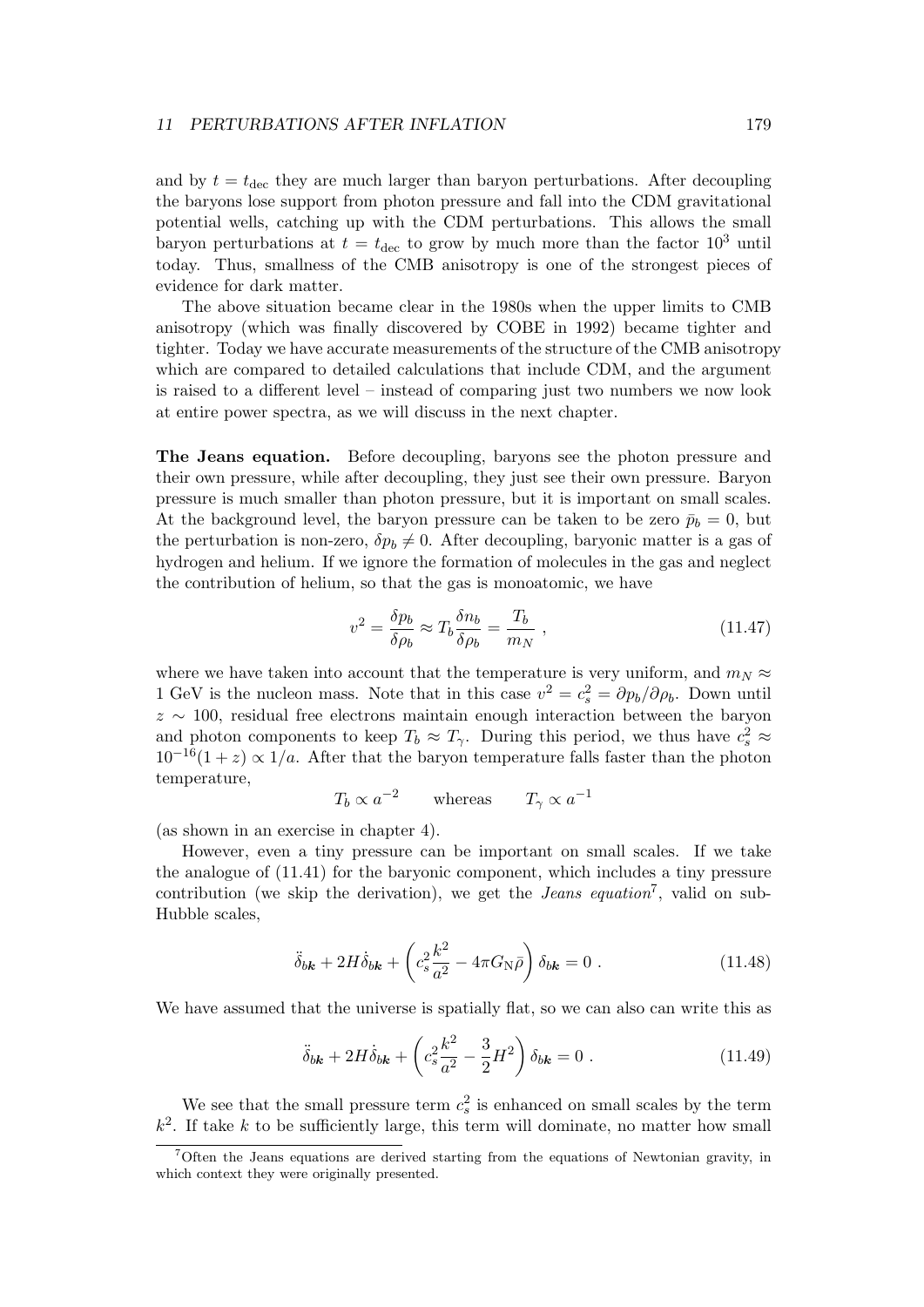$c_s^2$  is. The nature of the solution to the Jeans equation depends on the sign of the factor in brackets. Pressure resists compression, so if the first term dominates, we get an oscillating solution, i.e. sound waves. The second term in the brackets is due to gravity. If this term dominates, the perturbations grow. The wavenumber for which the terms are equal,

$$
k_J = a \frac{\sqrt{4\pi G\bar{\rho}}}{c_s} = \sqrt{\frac{3}{2}} \frac{aH}{c_s} \,,\tag{11.50}
$$

is called the Jeans wavenumber, and the corresponding wavelength

$$
\lambda_J = \frac{2\pi}{k_J} \tag{11.51}
$$

is called the Jeans length.

For scales much smaller than the Jeans length,  $k \gg k<sub>J</sub>$ , we can approximate the Jeans equation by

$$
\ddot{\delta}_{b\mathbf{k}} + 2H\dot{\delta}_{b\mathbf{k}} + c_s^2 \frac{k^2}{a^2} \delta_{b\mathbf{k}} = 0 \tag{11.52}
$$

The solutions oscillate with angular frequency  $\omega = c_s k/a$  (assuming that  $c_s$  is constant, or changes slowly – this is not really quite true, as we have seen). The oscillations are damped by the  $2H\delta_{\bf k}$  term, thus the amplitude of the oscillations decreases with time. There is no growth of structure on sub-Jeans scales.

For scales much longer than the Jeans length (but still subhorizon),  $aH \ll$  $k \ll k_J$ , we have

$$
\ddot{\delta}_{b\mathbf{k}} + 2H\dot{\delta}_{b\mathbf{k}} - \frac{3}{2}H^2\delta_{b\mathbf{k}} = 0.
$$
 (11.53)

In the matter-dominated era we have  $a \propto t^{2/3}$ , and the general solution is

$$
\delta_{b\mathbf{k}}(t) = C_{1\mathbf{k}}t^{2/3} + C_{2\mathbf{k}}t^{-1} \,, \tag{11.54}
$$

So baryon perturbations on scales larger than the Jeans length but smaller than the Hubble length grow just like CDM perturbations, as we discussed earlier.

The ratio of the (comoving) Jeans length to the comoving Hubble length is, from  $(11.50)$ 

$$
\frac{\lambda_J}{(aH)^{-1}} = 2\pi \sqrt{\frac{2}{3}} c_s \ . \tag{11.55}
$$

Before decoupling, the baryons see the photon pressure, and  $c_s^2 \sim \frac{1}{3}$  $\frac{1}{3}$ . From (11.55) we would then conclude that before decoupling the baryonic Jeans length is comparable to the Hubble length, so that all subhorizon modes are sub-Jeans. Therefore, all subhorizon baryon modes oscillate before decoupling. However, this argument is not really correct, because the Jeans equation is not valid when  $c_s^2$  is large. Also, in the period close to decoupling the photon mean free path  $\lambda_{\gamma}$  grows rapidly. The fluid description, which we are using for the perturbations, applies only on scales  $\gg \lambda_{\gamma}$ , whereas the photon gas is smooth only on scales  $\ll \lambda_{\gamma}$ . The behaviour during this period can be treated properly only with numerical codes, such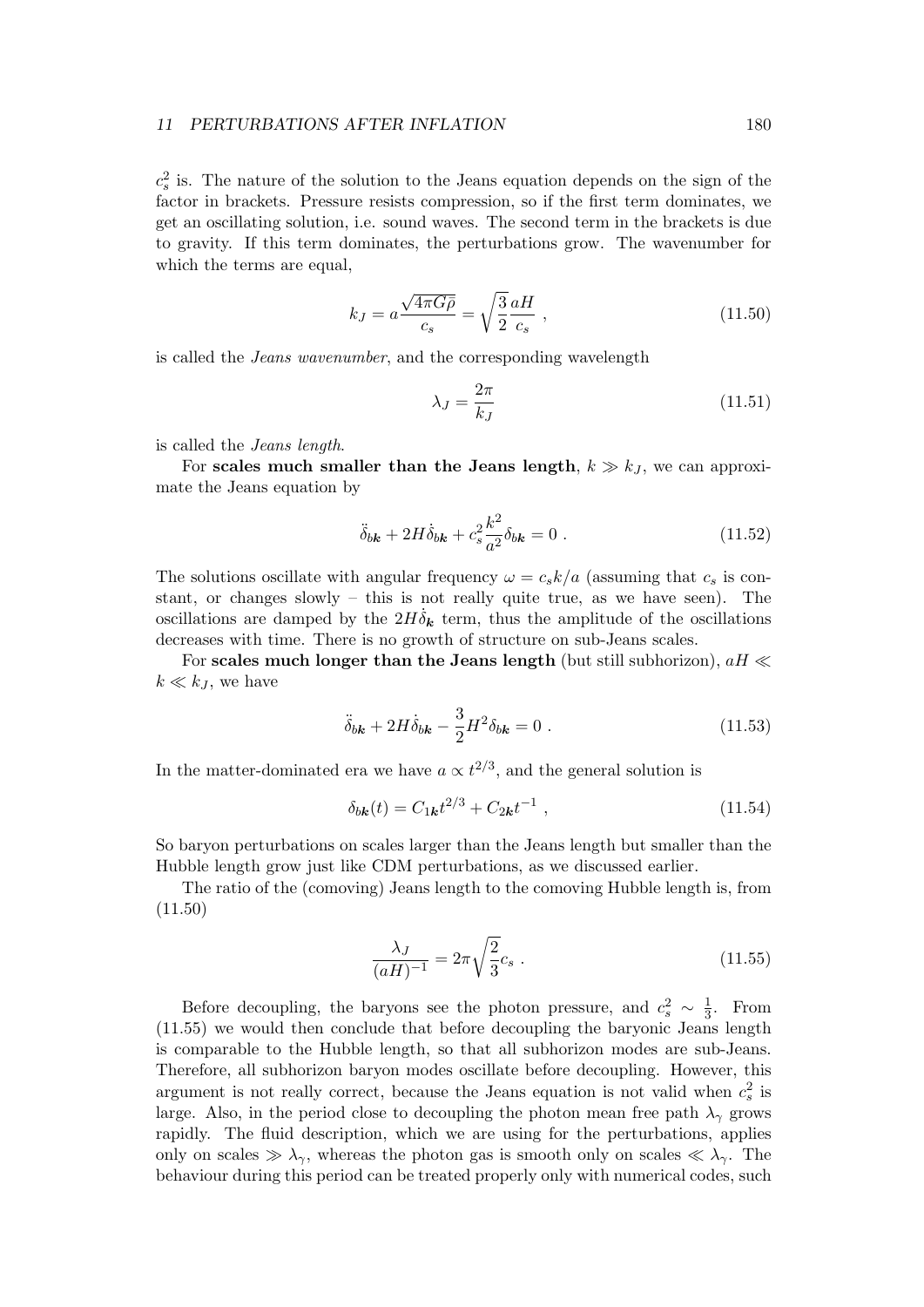Figure 3: The evolution of perturbations on different subhorizon scales. The baryon Jeans length  $k_J^{-1}$  drops precipitously at decoupling so that all cosmological scales became super-Jeans after decoupling, whereas all subhorizon scales were also sub-Jeans before decoupling. The wavy lines symbolise the oscillation of baryon perturbations before decoupling, and the opening pair of lines around them symbolise the  $\propto a$  growth of CDM perturbations after  $t_{\text{eq}}$ . There is also logarithmic growth of CDM perturbations between horizon entry and  $t_{\text{eq}}$ .

as COSMOMC. Nevertheless, the conclusion that all baryonic subhorizon modes oscillate before decoupling is correct, at least when perturbations are adiabatic<sup>8</sup>.

After decoupling, the Jeans length grows. However, at all times until today, it is  $\ll$  Mpc. It would be relevant if we were interested in the process of the formation of individual galaxies, but here we are interested in the larger scales reflected in perturbations of the galaxy number density. Thus for our purposes, the baryonic component is pressureless after decoupling.

The subhorizon evolution history of the different cosmological scales of perturbations is summarised in figure 3.

<sup>8</sup> If there is an initial baryon isocurvature perturbation, i.e. a perturbation in baryon density without the corresponding radiation perturbation, it will initially begin to grow in the same manner as a CDM perturbation, since the pressure perturbation provided by the photons is missing. (Such a baryon entropy perturbation corresponds to a perturbation in the baryon-photon ratio  $\eta$ .) But as the movement of baryons drags the photons with them, a radiation perturbation will be generated, and the baryon perturbation will begin to oscillate around its initial value (instead of oscillating around zero).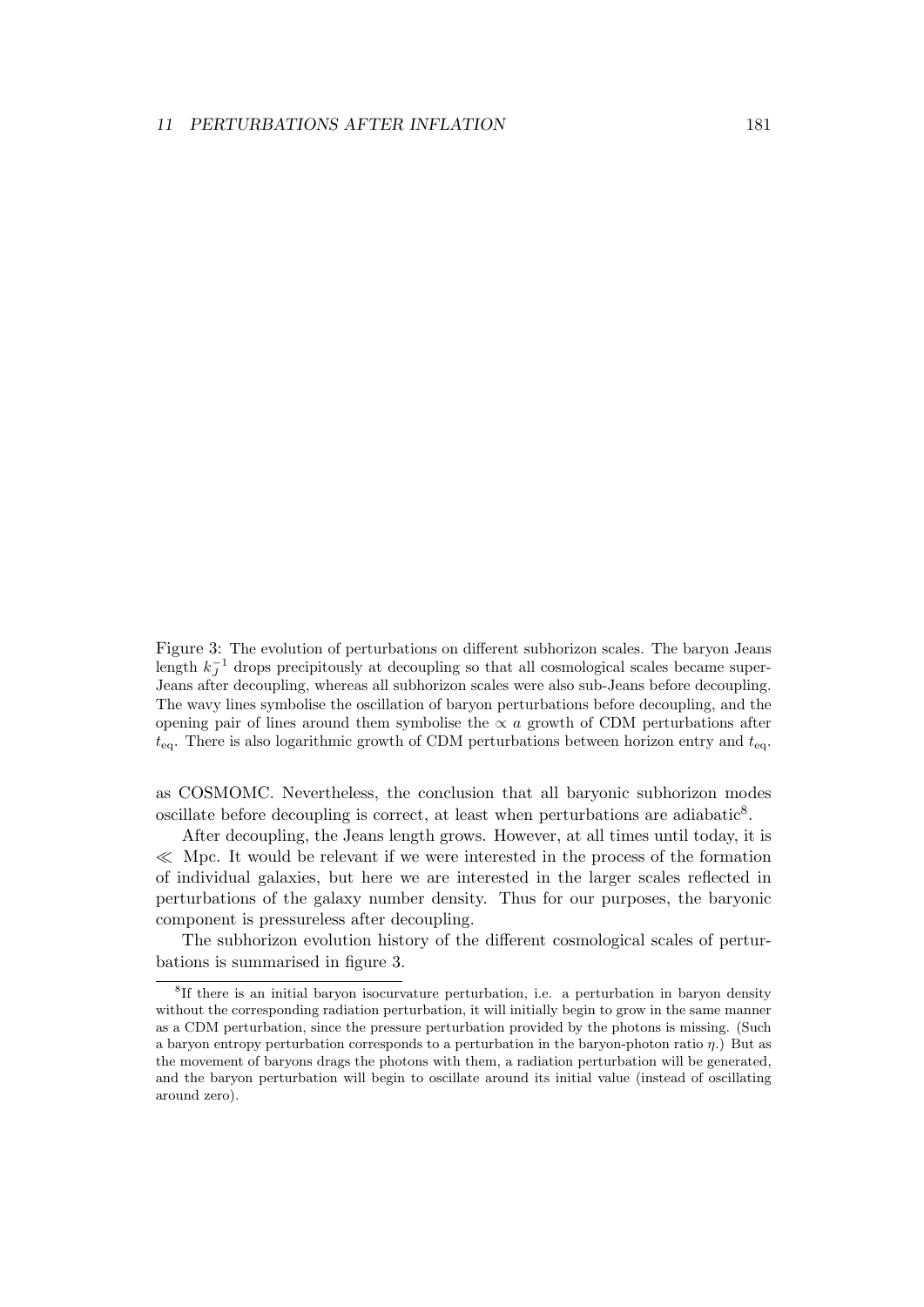# 11.8 The transfer function

Let us summarise the evolution of the linearly perturbed universe The universe expands as  $a \propto t^{1/2}$  in the radiation-dominated era, and then as  $a \propto t^{2/3}$  in the matter-dominated era, with a smooth transition around redshift  $z_{eq} = 3500$  at 50 000 years. During both eras, perturbations with wavelengths larger than the horizon remain frozen<sup>9</sup>. This means that the properties of the superhorizon perturbations (i.e. the growing mode amplitudes  $A_{1k}$ ) are preserved from the inflationary era.

As perturbations enter the horizon during the radiation-dominated era, the gravitational potential decays, while the density contrast of photons and baryons oscillates. The density contrast of dark matter grows logarithmically. As the universe becomes matter-dominated, the density contrast of sub-horizon modes starts to grow  $\propto a$ , and the gravitational potential stays constant. When the universe becomes dominated by dark energy, perturbations stop growing. (Exercise: Show this.)

These effects modify the primordial value of the perturbations, and this is encoded in the transfer function. We also express the relation between the primordial curvature perturbation and  $\mathcal{R}_k$  and any other quantity we are interested in via a transfer function. Since we have only one source of perturbations and perturbations are assumed to be small, the value of any perturbation  $q$  at time  $t$  is related to the primordial perturbation  $\mathcal{R}_k$  linearly:

$$
g_{\mathbf{k}}(t) = T_g(t, k)\mathcal{R}_{\mathbf{k}} \t\t(11.56)
$$

where  $T_q(t, k)$  is the transfer function for perturbation g. The transfer function depends only on the magnitude k and not on the direction of  $k$ , because perturbations evolve in a homogeneous and isotropic background. Often the transfer function separates,  $T_g(t, k) = f_g(t)F_g(k)$ . In particular, this is the case for cold dark matter if the decaying mode can be neglected. The transfer function incorporates all the physics that determines how structure evolves in the linear regime. The power spectrum of g is

$$
\mathcal{P}_g(t,k) = T_g(t,k)^2 \mathcal{P}_\mathcal{R}(k) \tag{11.57}
$$

On scales  $k^{-1} \gg 10$  Mpc, perturbations are still small today, and one does not have to go beyond the linear regime transfer function. For smaller scales, corresponding to galaxies and galaxy clusters, the density perturbations have become large at late times, and the physics of structure growth has become nonlinear. As the perturbations become non-linear, modes with different wavenumber become coupled. This nonlinear evolution is typically studied using large numerical simulations, which use Newtonian gravity. There are also some analytical results, mostly in Newtonian gravity.

On scales that are still superhorizon today, the relation between the density contrast and the primordial perturbations is simple, we have from  $\delta_m \approx \delta = -2\Phi =$  $\frac{6}{5}R$ , where we have used (11.4). So for  $k \gg a_0H_0$ , we simply have  $T_\delta(t, k) = \frac{6}{5}$ .

On scales that are subhorizon today, the situation is a bit more involved. Let us make a crude estimate of the transfer function on those scales. Let us first look

<sup>&</sup>lt;sup>9</sup>In fact, as the equation of state is not barotropic during the transition from radiation domination to matter domination, the amplitude of perturbations undergoes a small change even on super-Hubble scales.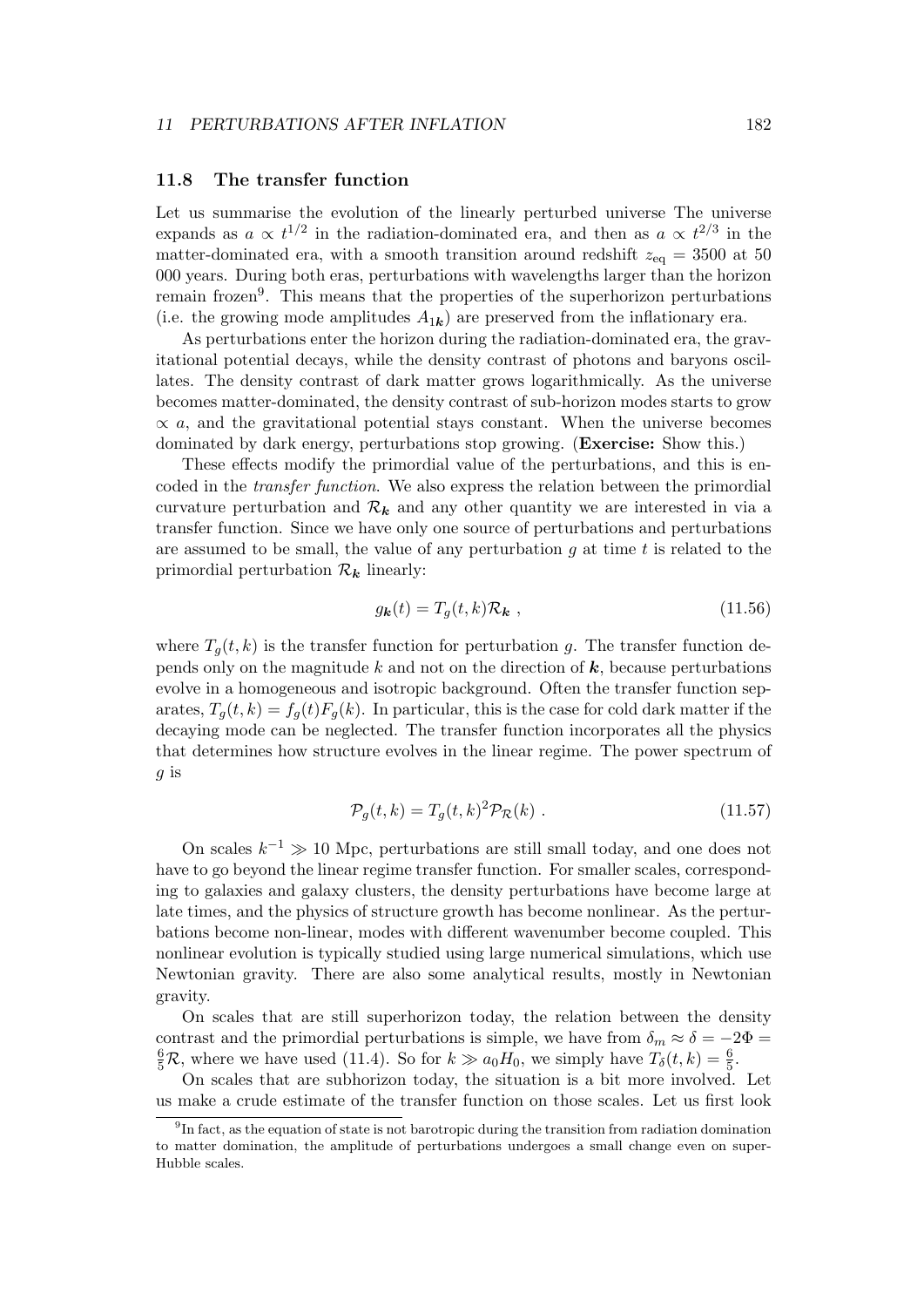at scales that enter before matter-radiation equality,  $k^{-1} < k_{\text{eq}}^{-1} \approx 13.7 \omega_m^{-1} \text{ Mpc} \approx$ 100 Mpc. We make the approximation that the relation (11.4)  $\Phi_{\bf k} = -\frac{2}{3} \mathcal{R}_{\bf k}$  holds all the way to horizon entry  $(k = aH)$ , though it is strictly only valid for  $k \ll aH$ . From (11.37) and (11.38) we have at horizon entry  $(k = aH, \text{ or } y = 1/\sqrt{3}) \delta_k \approx$  $-\frac{5}{2}\Phi_{\mathbf{k}}=\frac{5}{3}\mathcal{R}_{\mathbf{k}}$ . With adiabatic initial conditions, we have  $\delta_m=\frac{3}{4}$  $\frac{3}{4}\delta_r \approx \frac{3}{4}$  $\frac{3}{4}\delta$ . We thus get

$$
\delta_{c\mathbf{k}} \approx \frac{3}{4} \delta_{\mathbf{k}} \approx \frac{5}{4} \mathcal{R}_{\mathbf{k}} \ . \tag{11.58}
$$

at horizon entry. If we neglect the logarithmic growth of the CDM density perturbations, their amplitude stays at this level until the universe becomes matterdominated at  $t = t_{eq}$ , after which we can approximate  $\delta_{\bf k} \approx \delta_{ck}$  and  $\delta_{\bf k}$  begins to grow according to the matter-dominated law,  $\propto 1/(aH)^2 \propto a$ . Putting in the logarithmic growth from horizon entry to matter-radiation equality, the perturbations are in addition enhanced by a factor  $\ln(a_{eq}/a_{entry}) = 2 \ln[a_{entry}H_{entry}/(a_{eq}H_{eq})] =$  $2\ln(k/k_{\text{eq}})$ , where the subscript entry refers to horizon entry. So all in all we have, for  $k \gg k_{\text{eq}}$  in the matter-dominated era

$$
\delta_{\mathbf{k}}(t) \approx \frac{5}{2} \left( \frac{a_{\text{eq}} H_{\text{eq}}}{aH} \right)^2 \ln \frac{k}{k_{\text{eq}}} \mathcal{R}_{\mathbf{k}}
$$

$$
= \frac{5}{2} \left( \frac{k_{\text{eq}}}{aH} \right)^2 \ln \frac{k}{k_{\text{eq}}} \mathcal{R}_{\mathbf{k}} . \tag{11.59}
$$

In contrast, for perturbations that enter the horizon during matter domination  $k \ll$  $k_{\text{eq}}$ , we have

$$
\delta_{\mathbf{k}}(t) = -\frac{2}{3} \left(\frac{k}{aH}\right)^2 \Phi_{\mathbf{k}}
$$

$$
= \frac{2}{5} \left(\frac{k}{aH}\right)^2 \mathcal{R}_{\mathbf{k}} , \qquad (11.60)
$$

where we have used the relation given by (11.4),  $\Phi = -\frac{3}{5}\mathcal{R}$ .

For a scale-invariant spectrum of primordial comoving curvature perturbations, the amplitude of the density perturbations grows on small scales like  $k^2$ . All modes enter  $(k = aH)$  with approximately the same amplitude, but their amplitude then grows when they are subhorizon. However, the modes which entered during the radiation-dominated era have not grown during that era, so their growth is damped by the extra term  $(k_{eq}/k)^2$  (modulo the logarithmic growth). This behaviour can be parametrised by introducing a new transfer function  $T(k)$ , which is defined as

$$
\delta_{\mathbf{k}} = \frac{2}{5} \left( \frac{k}{aH} \right)^2 \mathcal{R}_{\mathbf{k}} T(k) . \qquad (11.61)
$$

Putting the above results together, we have

$$
T(k) = 1 \t k \ll k_{\text{eq}}
$$
  

$$
T(k) \approx \left(\frac{k_{\text{eq}}}{k}\right)^2 \ln \frac{k}{k_{\text{eq}}} \t k \gg k_{\text{eq}},
$$
 (11.62)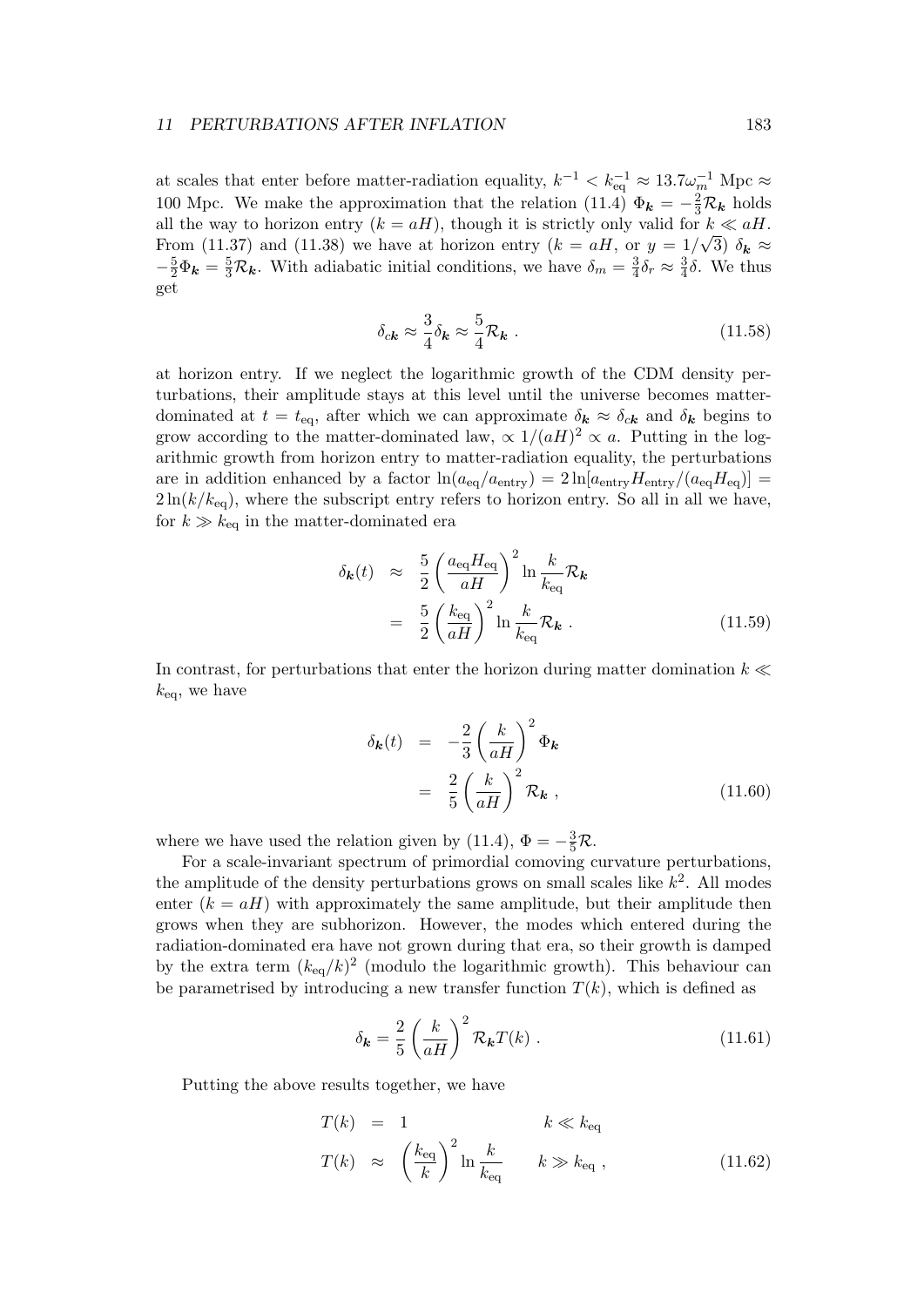where we have dropped factors of order unity from the case  $k \gg k_{eq}$ , since the calculation is anyway approximate. If we wanted a transfer function which is continuous, we could replace  $\ln(k/k_{\text{eq}})$  with  $\ln(e + k/k_{\text{eq}})$ . However, our calculation is rather crude, and we should take into account the transition from radiation to matter domination in more detail. An analytical fit to a numerical calculation gives [4]

$$
T(k) = \frac{\ln(1+2.34q)}{2.34q[1+3.89q+(16.1q)^2+(5.46q)^3+(6.71q)^4]^{1/4}},
$$
 (11.63)

where  $q \approx ke^{f_b}/(14k_{\text{eq}})$ , and the *baryon fraction*  $f_b \equiv \omega_b/\omega_m$  takes into account interactions between baryons and photons which dampen the matter perturbations. The form (11.63) is called the BBKS transfer function after Bardeen, Bond, Kaiser and Szalay. For realistic values  $f_b \approx 0.2$ , it has an error of around 30% around the turning value  $k_{eq}$ , while it is accurate for high and low values of k. In detailed calculations, numerical solutions of the baryon-photon-dark matter system are used to derive the transfer function. There are publicly available computer programs for doing this, such as COSMOMC. One of the main effects missing from both (11.62) and (11.63) is *baryon acoustic oscillations* in the regime  $k > k_{\text{eq}}$ . These are remnants of the oscillations of the baryon-photon fluid before decoupling, which are imprinted on the pattern of density fluctuations (and thus the the distribution of galaxies) today. Since there is much more dark matter than baryons, the oscillations are only a small feature in the overall power spectrum, but they carry important cosmological information, much like the CMB anisotropies we discuss in the next chapter. Further discussion of the baryon acoustic oscillations is beyond the scope of this course.

According to the currently favoured picture, the universe becomes dark energy dominated as we approach the present time. The equation of state parameter  $w$ becomes negative and  $\Phi$  begins to decay, so the growth of the density perturbations is damped. This effect is not very big up until today (and we shall not calculate it now), since the universe has expanded by less than a factor of 2 after the onset of dark energy domination, but it is important for detailed comparison of observations and theory.

We have calculated everything using linear perturbation theory. It breaks down when the perturbations become large (it's also said that perturbations become nonlinear),  $|\delta(\mathbf{x})| \sim 1$ . This has happened for scales  $k^{-1} \lesssim 10$  Mpc by now. When the perturbation becomes nonlinear, i.e. an overdense region becomes about twice as dense as the average density of the universe, it collapses rapidly, and forms a gravitationally bound structure, such as a galaxy or a cluster of galaxies. Further collapse is prevented by the angular momentum of the structure. Stars and gas and CDM particles in a galaxy orbit around the centre of mass of the bound structure, and galaxies in galaxy groups and clusters have more complicated orbits around each other. Underdense regions start to depart from the linear behaviour when they are roughly half as dense as the background. Such regions become ever emptier, as they expand faster than the background.

# 11.9 The meaning of scale-invariance

Inflation predicts and observations give evidence for an almost scale invariant primordial power spectrum. Let us forget the "almost" for a moment and discuss what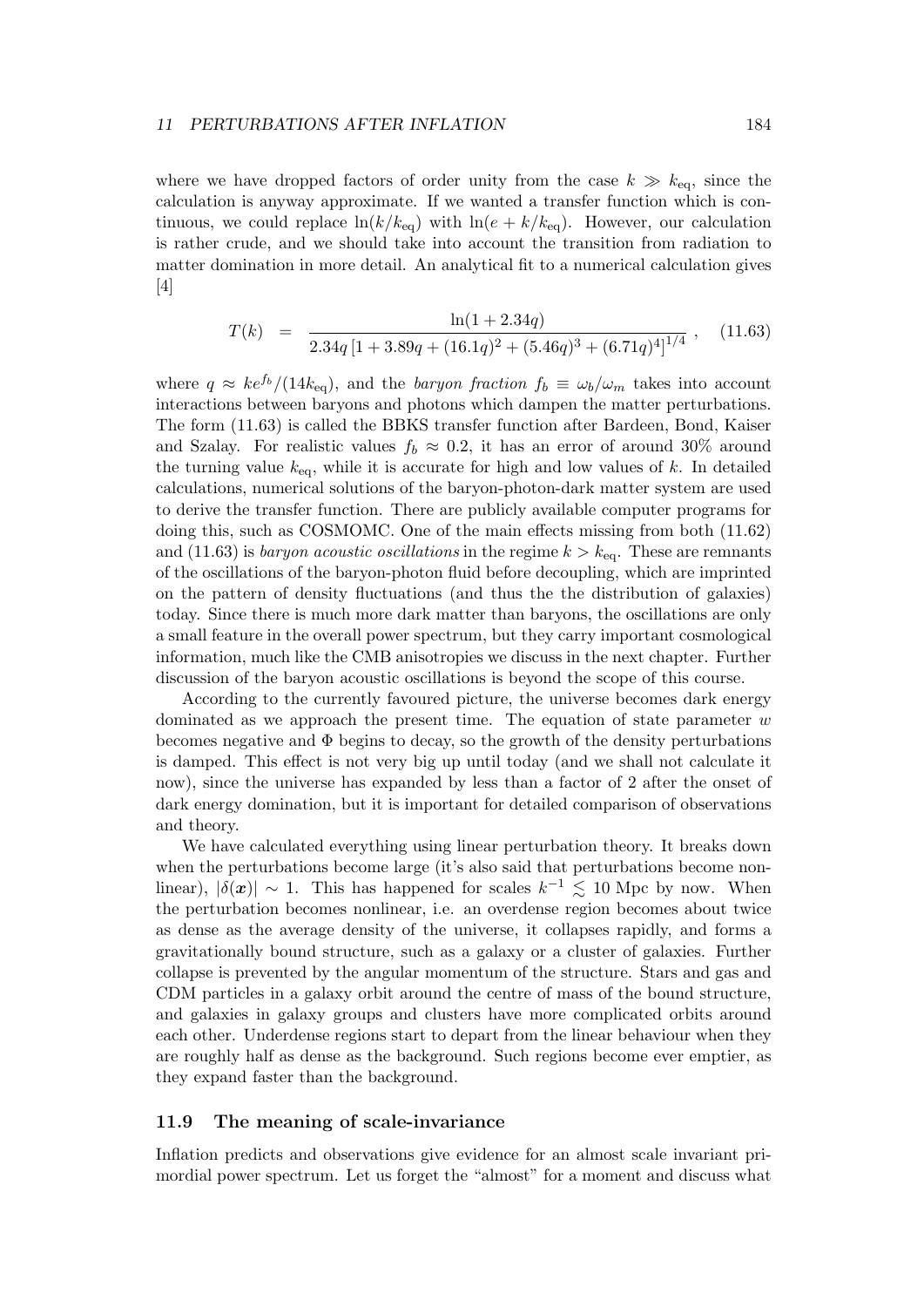it means for the primordial power spectrum to be scale-invariant.

The primordial spectrum is something we have at superhorizon scales, where we have discussed it in terms of the comoving curvature perturbation  $\mathcal{R}$ . The perturbation spectrum is called scale-invariant when

$$
\mathcal{P}_{\mathcal{R}}(k) = A^2 = \text{const.} \tag{11.64}
$$

where in the real universe  $A \approx 5 \times 10^{-5}$ .

In terms of the other definition of the power spectrum,  $P(k) \equiv (2\pi^2/k^3)\mathcal{P}(k)$  we have

$$
P_{\mathcal{R}}(k) \propto k^{-3} \mathcal{P}_R \propto k^{-3}
$$
  
\n
$$
P_{\delta}(k) \propto k^{-3} \mathcal{P}_{\delta} \propto k \mathcal{P}_R \propto k , \qquad (11.65)
$$

For  $P_R(k) \propto k^{n-1}$  we have  $P_\delta(k) \propto k^n$ . This is the reason for the  $-1$  in the definition of the spectral index in terms of  $\mathcal{P}_{\mathcal{R}}$ —it was originally defined in terms of  $P_{\delta}$ .

We might ask why inflation generates a scale-invariant spectrum – not the mathematical reason (we calculated that in the previous chapter) but the physical idea. During inflation the universe is close to a de Sitter universe, with the metric

$$
ds^2 = -dt^2 + e^{2Ht}(dx^2 + dy^2 + dz^2) .
$$

with  $H = \text{const.}$  The de Sitter universe is an example of a maximally symmetric spacetime. In addition to being homogeneous (in the space directions), it also looks the same at all times. (This is not obvious from the metric, just like spatial homogeneity is not obvious from the metric for FRW universes with non-zero spatial curvature.) Therefore, modes of different wavelength get the same perturbations imprinted on them regardless of when they leave the horizon.

We would now like to see how the scale-invariance relates to the density perturbation. The power spectrum of density perturbations is

$$
\mathcal{P}_{\delta}(k) = \frac{4}{25} \left(\frac{k}{aH}\right)^4 T(k)^2 \mathcal{P}_{\mathcal{R}}(k) , \qquad (11.66)
$$

and for the gravitational potential we have

$$
\mathcal{P}_{\Phi}(k) = \frac{9}{25} \mathcal{P}_{\mathcal{R}}(k) T(k)^2 = \text{constant for } k < k_{\text{eq}} \tag{11.67}
$$

We see that perturbations in the gravitational potential are scale invariant (apart from the transfer function), but perturbations in density are not. Instead the density perturbation spectrum is steeply rising on small scales, meaning that there is more structure at small scales than at large scales. Thus the scale invariance refers to the metric perturbations. The density perturbation then turns at  $\sim k_{\text{eq}}$  to become almost flat (growing  $\sim \ln k$ ) at small scales, due to the inhibition of the growth of density perturbations during the radiation-dominated era. We can also say that the scale-invariance refers to the density perturbations as they enter the horizon, i.e. density perturbations on all scales enter the horizon with the same amplitude  $(2/5)A \approx 2 \times 10^{-5}$ .

The relation between density and gravitational potential perturbations reflects the nature of gravity: a 1% overdense region 100 Mpc across generates a much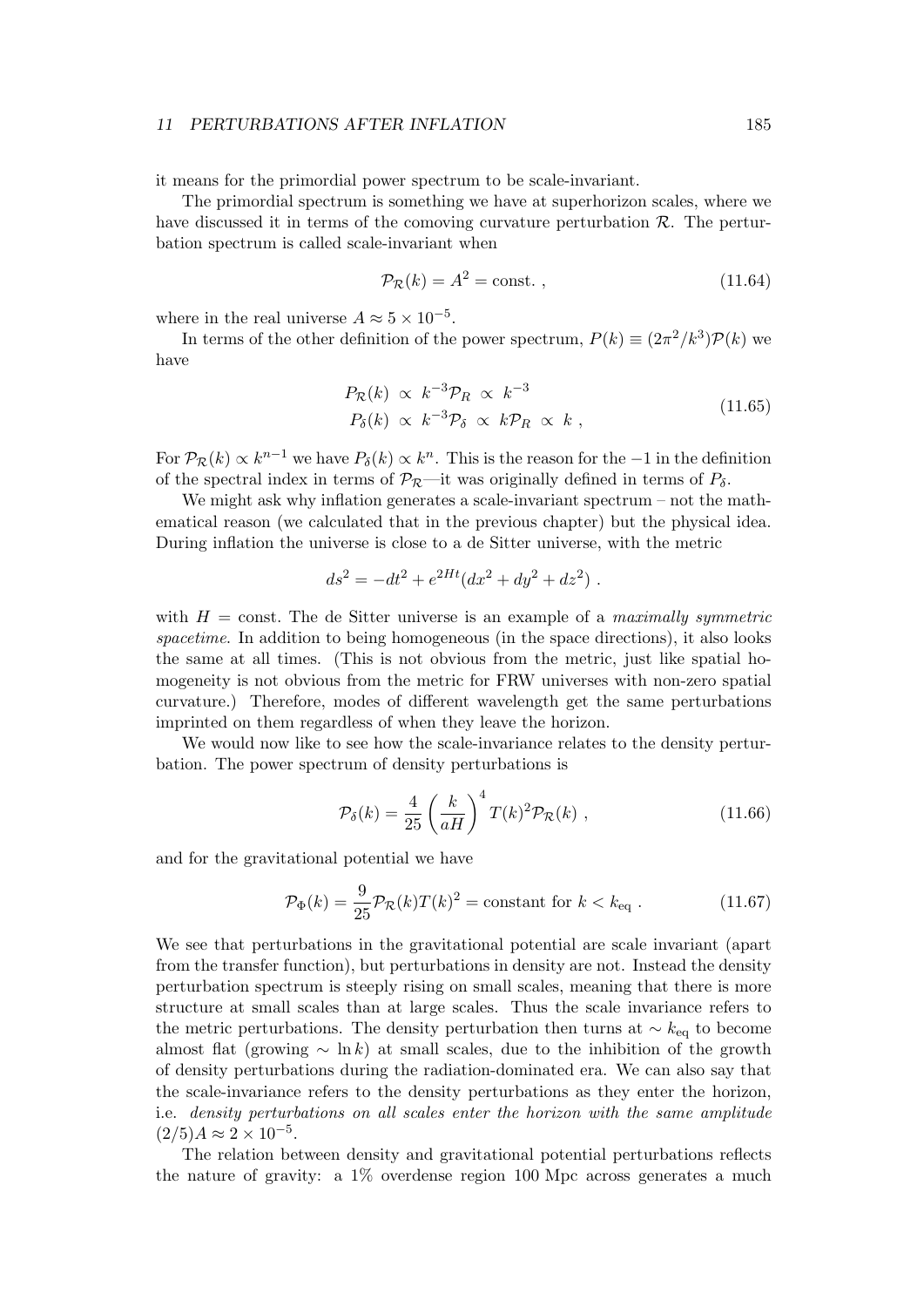deeper potential well than a 1% overdense region 10 Mpc across, since the former has 1000 times more mass. Therefore we need much stronger density perturbations at smaller scales to have an equal contribution to Φ.

Thus the perturbations get rapidly stronger on smaller scales, down to  $k_{\text{eq}}^{-1} \sim$ 100 Mpc. The ∼ 100 Mpc scale appears indeed quite prominent in large scale structure surveys, like the 2dFGRS and SDSS galaxy distribution surveys. Towards smaller scales the structure keeps getting stronger, but now quite slowly. However, the perturbations are now so large that first order perturbation theory begins to fail, and that limit is crossed at around  $k^{-1} \sim 10$  Mpc. Nonlinear effects cause the density power spectrum to rise more steeply than calculated by perturbation theory on scales smaller than this.

The present-day density power spectrum  $P_{\delta}(k)$  can be determined observationally from the distribution of galaxies (see figure 5). The quantity plotted is usually  $P_{\delta}(k) \equiv (2\pi^2/k^3)\mathcal{P}_{\delta}(k)$ . It should go as

$$
P_{\delta}(k) \propto k^{n} \qquad \text{for} \quad k \ll k_{\text{eq}}
$$
  

$$
P_{\delta}(k) \propto k^{n-4} \ln k \qquad \text{for} \quad k \gg k_{\text{eq}}.
$$
 (11.68)

See figure 6.

#### 11.10 Free-streaming

We earlier presented a simple argument for why dark matter is needed, based on the 10−<sup>5</sup> amplitude of the observed CMB anisotropies. Because baryons are tightly coupled with photons at the time of last scattering, their density contrast  $\delta_b$  is also  $\sim 10^{-5}$ , and since density perturbations grow only linearly with the scale factor, an expansion factor of ∼ 1000 is not enough to produce non-linear perturbations. However, the density contrast of dark matter, which is not coupled to the baryons, grows logarithmically during the radiation-dominated era, and so factor of one thousand amplification is enough to give non-linear structures today.

With the more detailed look above, we note that even without the transfer function, the amplitude of the density perturbation, unlike the gravitational potential, depends on the scale. The conclusion that non-linear baryonic structures on the presently observed scales could not have formed without dark matter is correct, but the argument is a bit more subtle. Perturbations on comoving length scale R become non-linear when their density contrast becomes of order unity. The density contrast smoothed on a ball of radius R around the point  $x$  is

$$
\delta(\mathbf{x}, R) \equiv \frac{1}{V} \int W\left(\frac{|\mathbf{x}' - \mathbf{x}|}{R}\right) \delta(\mathbf{x}') d^3 x', \qquad (11.69)
$$

where  $W(y)$ , the *window function*, is some function which falls off rapidly as  $y > 1$ , i.e.,  $|\boldsymbol{x} - \boldsymbol{x}'| > R$ , and  $V \equiv \int d^3x W(x/R)$  is the *volume* of W. A typical choice of W is a Gaussian,  $W(x/R) = \exp(-x^2/2R^2)$ .

We are not interested in any specific point x, but in the typical value of  $|\delta(x,R)|$ (the average of  $\delta(\mathbf{x}, R)$  is zero), so we consider the mean square density contrast

$$
\sigma^2(R) \equiv \langle \delta(\mathbf{x}, R)^2 \rangle \ . \tag{11.70}
$$

where  $\langle \rangle$  stands for the spatial average. As we are considering the linear density field, this is just the average over the background space,  $\langle \delta(\mathbf{x}, R)^2 \rangle = (\int d^3x)^{-1} \int d^3x \delta(\mathbf{x}, R)^2$ .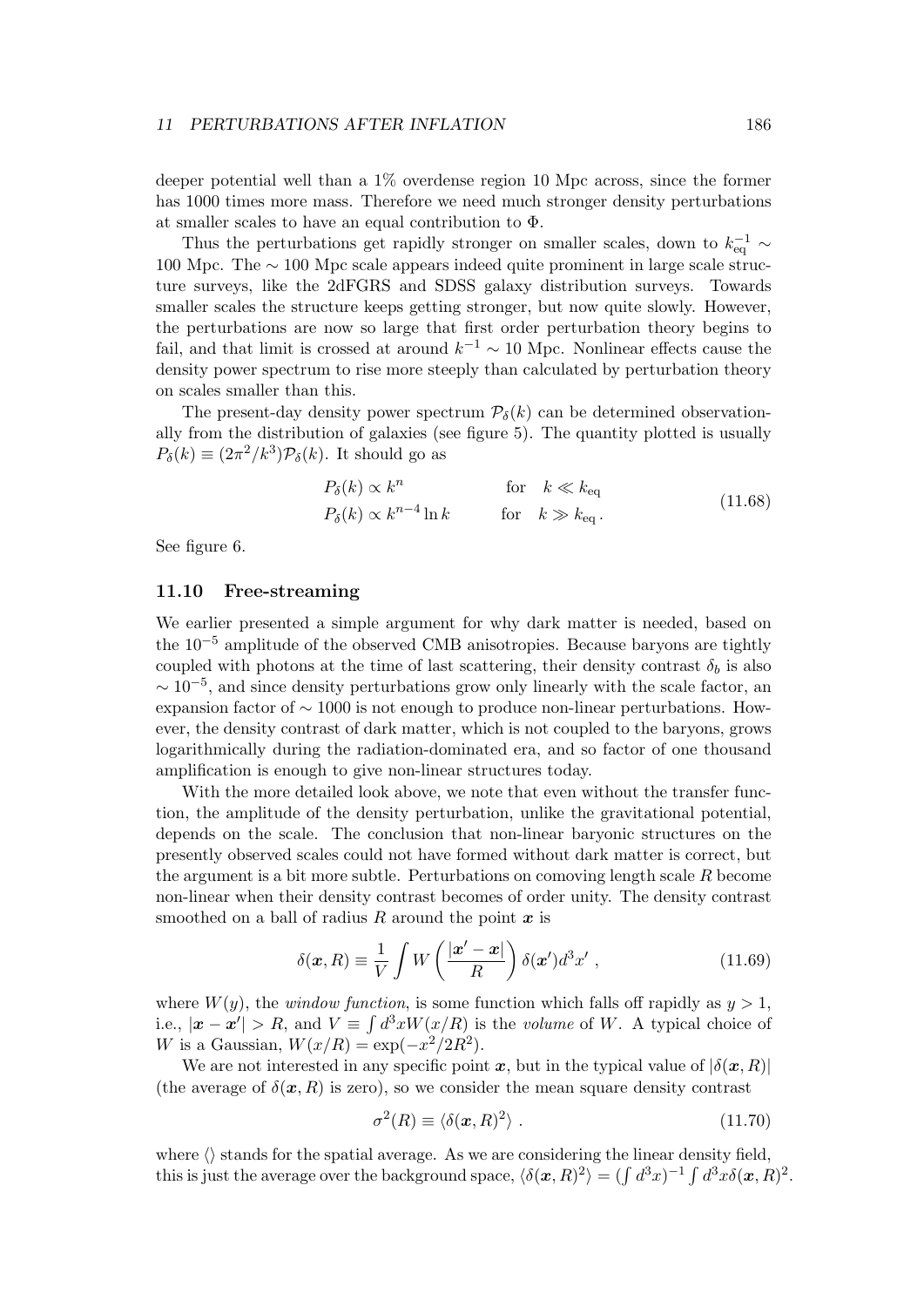Structures start forming on comoving scale R when  $\sigma(R)$ , which grows linearly with the scale factor, reaches unity. Doing a Fourier transform, we can write the mean square density contrast as

$$
\sigma^2(R) = \int_0^\infty \frac{\mathrm{d}k}{k} \mathcal{P}_\delta(k, t) W(kR)^2 \;, \tag{11.71}
$$

where for a Gaussian window function we have  $W(kR) = e^{-\frac{1}{2}k^2R^2}$ . For a power law spectrum of density perturbations,  $\mathcal{P}(k) = Ak^{n+3}$ , we have (exercise)

$$
\sigma^2(R) = \frac{1}{2}\Gamma\left(\frac{n+3}{2}\right)P_\delta(R^{-1})\tag{11.72}
$$

So the mean square density contrast on a given comoving scale  $R$  is roughly given by the value of the power spectrum at  $k = R^{-1}$ . The real power spectrum is more complicated because of the transfer function, but it's still the case that the amplitude of density perturbations on a given scale is roughly given by the power spectrum on that scale.

If the transfer function were to continue to have the  $k^2 \ln k$  behaviour for very large k without limit, we would have  $P_{\delta}(k) \sim k^{n-1} [\ln(k/k_{\text{eq}})]^2$ . So if  $n \geq 1$ , the power spectrum would reach non-linear values at all times, on sufficiently small scales. So we would always have non-linear structures, albeit on very small scales! However, the radiation-dominated era after inflation has a finite duration, so the amount of logarithmic growth is limited. There is also another effect which wipes out structure on small scales, namely the motion of the dark matter particles, called free-streaming.

Even CDM has a finite temperature, which means that dark matter particles have thermal motions, and this smooths density perturbations below some scale, as particles from overdense and underdense regions mix and balance the density perturbations out. For CDM, the transfer function is modified by the term  $e^{-k^2/k_{fs}^2}$ for  $k \gg k_{fs}$ , where  $k_{fs}$  is the free-streaming scale, related to the distance the dark matter particles have moved since decoupling. For  $k < k_{fs}$ , structure formation is unaffected, but on small scales, perturbations are highly suppressed. The smallest scale on which structures form is given by the free-streaming length, which for a WIMP is approximately [7]

$$
k_{fs} \approx \text{pc}^{-1} \left(\frac{m}{100 \text{ GeV}}\right)^{1/2} \left(\frac{T_D}{30 \text{ MeV}}\right)^{1/2} ,\qquad (11.73)
$$

where m is the mass of the dark matter particle and  $T_D$  is its decoupling temperature. The smallest structures for a typical WIMP are therefore of comoving length 1 pc. They form around a redshift of  $z = 40...60$ .

For warm dark matter, the free-streaming scale is larger, so structures on larger scales are wiped out. For example, for light sterile neutrinos (sterile neutrinos are neutrinos that don't have any Standard Model interactions, but they mix with the ordinary neutrinos via neutrino oscillations; they are one prominent WDM candidate), the transfer function is instead modified approximately with the term  $[1 + (k/k_{fs})^2]^{-5}$ , with [8]

$$
k_{fs} \approx \text{ Mpc}^{-1} \left( \frac{m}{500 \text{ eV}} \right) \,. \tag{11.74}
$$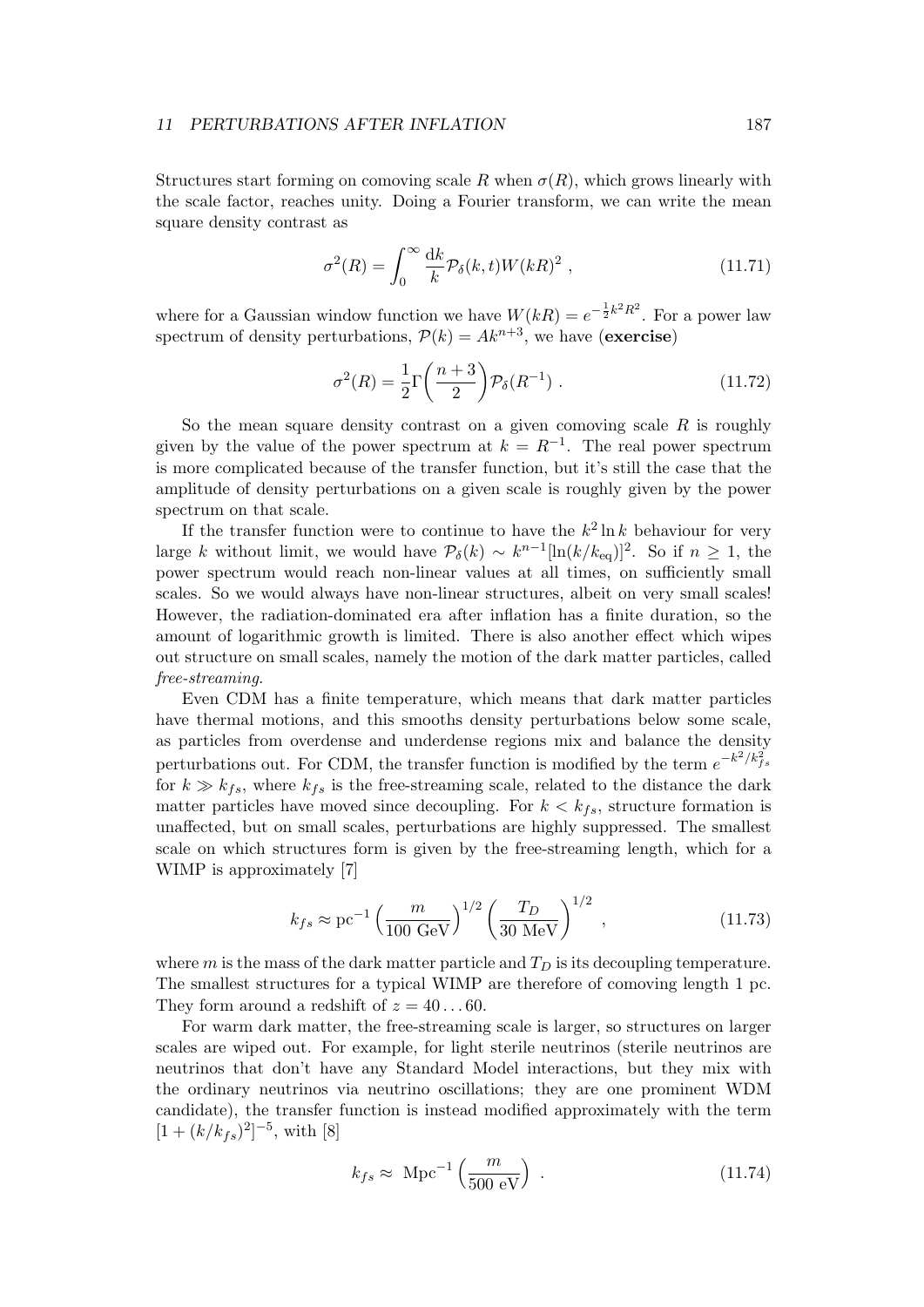If the sterile neutrino mass were 500 eV, all structures on comoving scales smaller than a Mpc would have been suppressed, in drastic conflict with observations. However, for a mass of say 5 keV, galaxies still form, but smaller structures are suppressed, which may help to explain why there are fewer observed satellites of the Milky Way than predicted in CDM models<sup>10</sup>. Viewed from another perspective, observations of structures can be used to constrain particle physics dark matter models.

Figure 4: The whole picture of structure formation theory from quantum fluctuations during inflation to the present-day power spectrum at  $t_0$ .

<sup>&</sup>lt;sup>10</sup>Note that  $k_{fs}^{-1}$  is the comoving scale of the linear perturbation from which the structure formed. The corresponding actual size of the structure today is smaller, because structures contract and then stop expanding when they form, whereas in linear theory they would have been stretched linearly with the scale factor.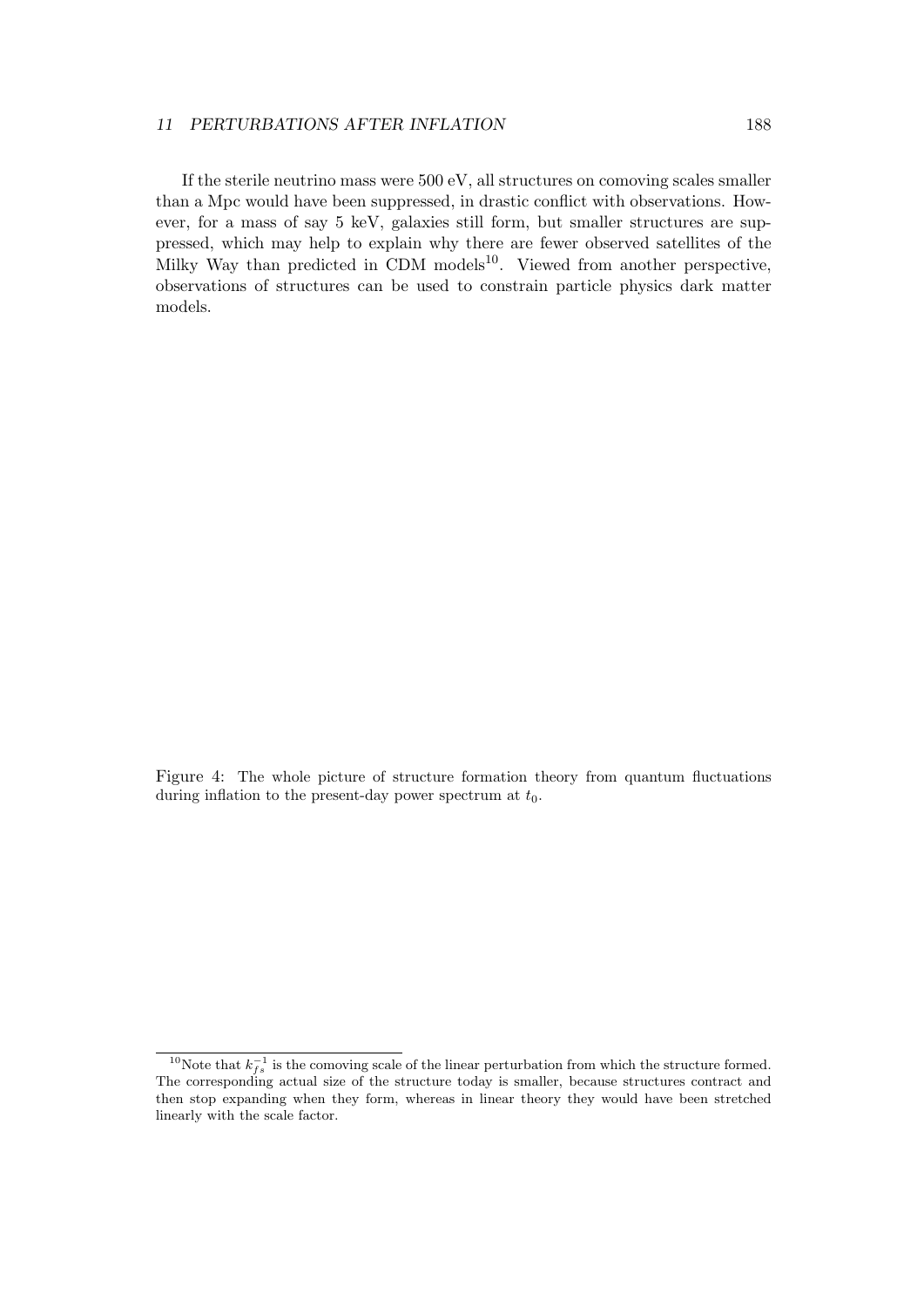Figure 5: Distribution of galaxies according to the Sloan Digital Sky Survey (SDSS). This figure shows galaxies that are within 2◦ of the equator and closer than 858 Mpc (assuming  $H_0 = 71 \text{ km/s/Mpc}$ . From astro-ph/0310571 [5].

# References

- [1] M. Vonlanthen, S. Räsänen and R. Durrer, *Model-independent cosmological* constraints from the CMB, JCAP08(2010)023 [arXiv:1003.0810 [astro-ph.CO]] B. Audren, J. Lesgourgues, K. Benabed and S. Prunet, Conservative Constraints on Early Cosmology: an illustration of the Monte Python cosmological parameter inference code, JCAP02(2013)001 [arXiv:1210.7183 [astro-ph.CO]] B. Audren, Separate Constraints on Early and Late Cosmology, Mon. Not. Roy. Astron. Soc. 444 (2014) 827 [arXiv:1312.5696 [astro-ph.CO]]
- [2] Planck Collaboration, "Planck 2015 results. XIII. Cosmological parameters," [arXiv:1502.01589 [astro-ph.CO]]
- [3] Planck Collaboration, arXiv:1502.02114 [astro-ph.CO].
- [4] Bardeen J M, Bond J R, Kaiser N and Szalay A S, The statistics of peaks of Gaussian random fields, 1986 Astrophys. J. 304 15.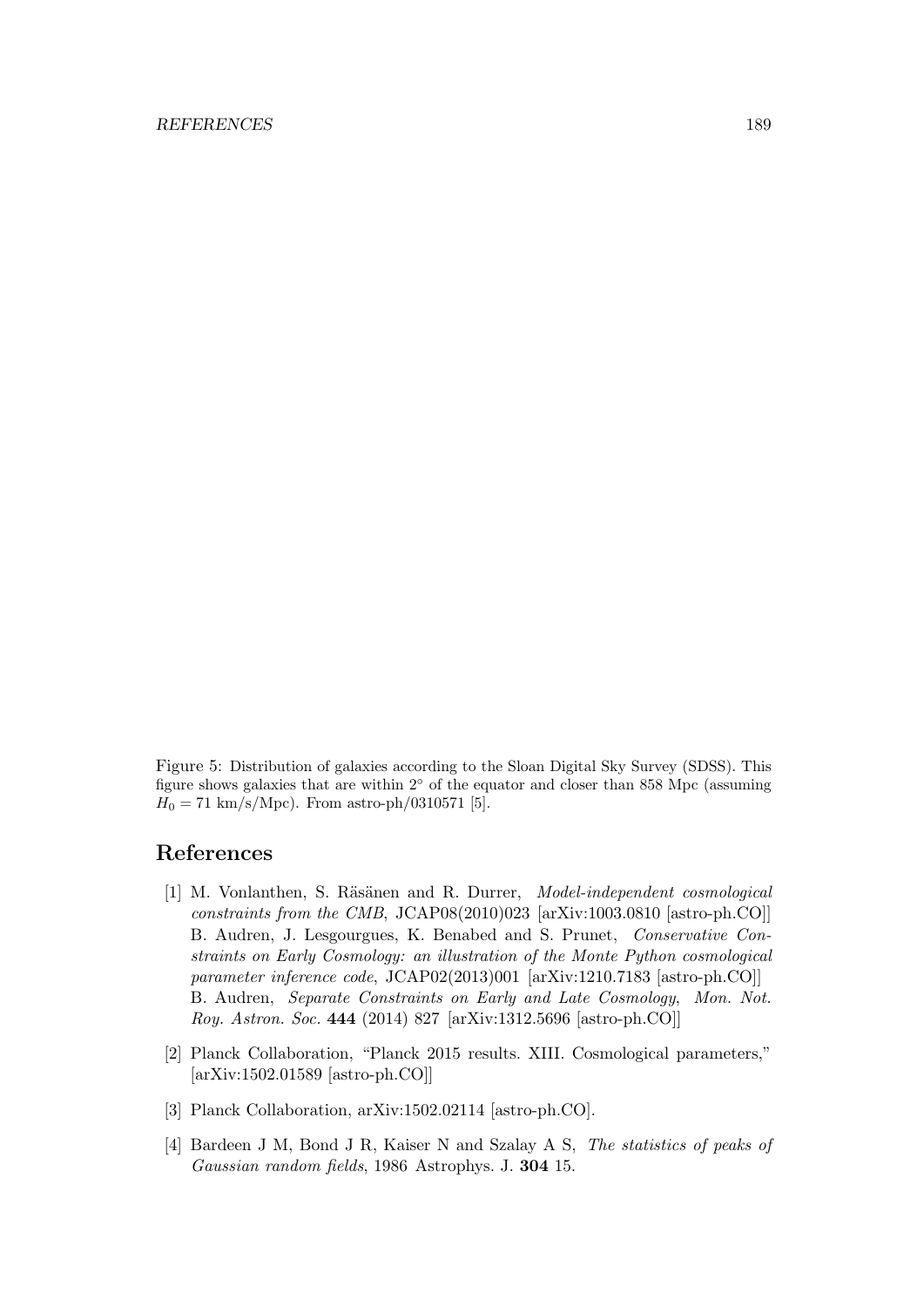#### REFERENCES 190

Figure 6: The matter power spectrum from the SDSS obtained using luminous red galaxies [6]. The top figure shows  $\mathcal{P}_{\delta}(k)$  and the bottom figure  $P_{\delta}(k)$ . A Hubble constant value  $H_0 = 71.4 \text{ km/s/Mpc}$  has been assumed for this figure. (These galaxy surveys only obtain the scales up to the Hubble constant, and therefore the observed  $P_{\delta}(k)$  is usually shown in units of h Mpc<sup>-1</sup>, so that no value for  $H_0$  need to be assumed.) The black bars are the observations and the red curve is a theoretical fit, from linear perturbation theory, to the data. The bend in  $P(k)$  at  $k_{\text{eq}} \sim 0.01 \text{ Mpc}^{-1}$  is clearly visible in the bottom figure. Linear perturbation theory fails when  $P(k) \geq 1$ , and therefore the data points do not follow the theoretical curve to the right of the dashed line (representing an estimate on how far linear theory can be trusted). Figure by R. Keskitalo.

[5] J. Richard Gott III et al., A Map of the Universe, Astrophys. J. 624, 463 (2005), astro-ph/0310571.